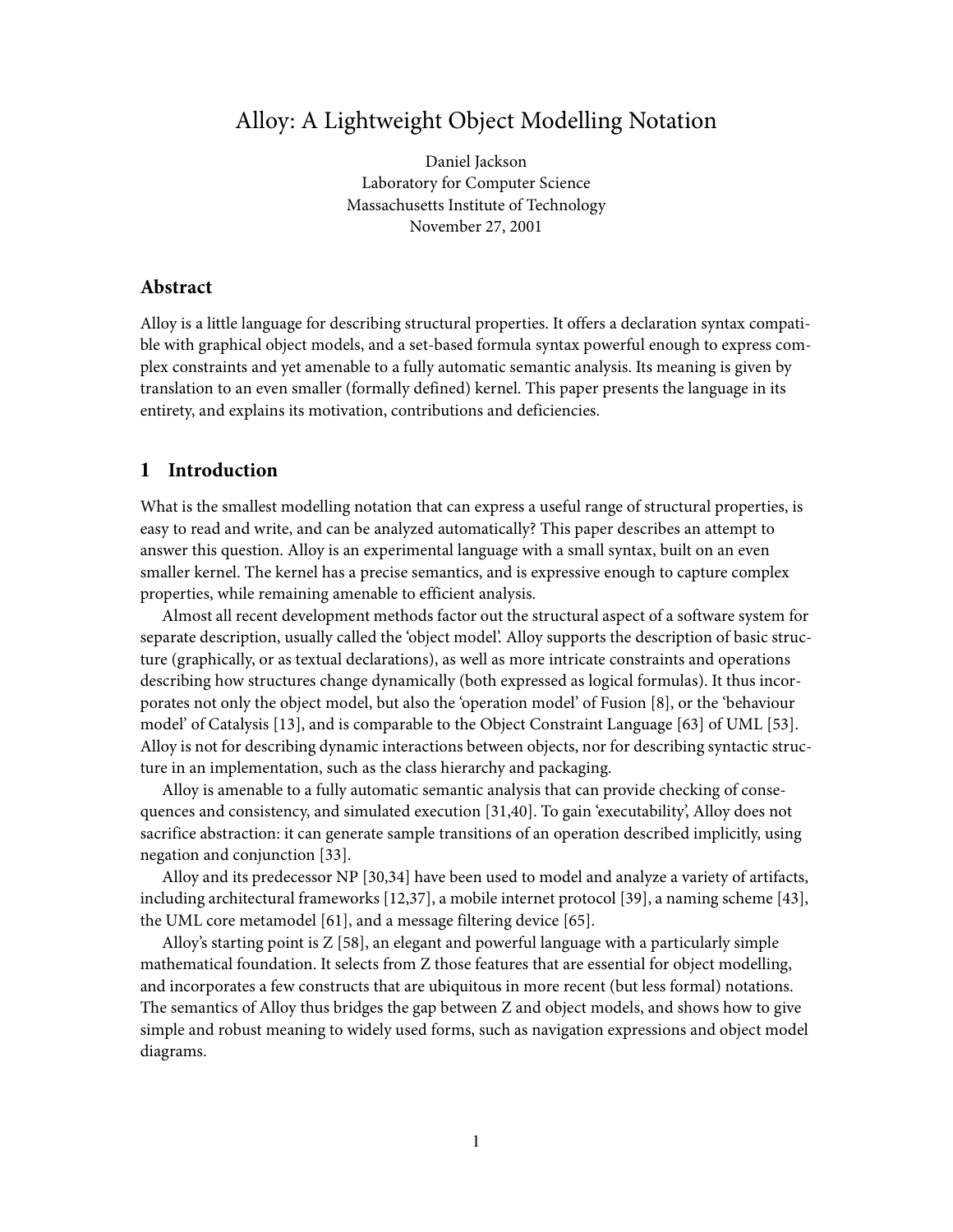Semantics has been a vital design tool in this project, ensuring that the language elements are clear and well defined, and can be composed flexibly without unexpected interactions. In most other attempts to combine the benefits of formal and informal notations, semantics has been used instead to explain and make sense of existing elements. Although this explanatory approach can remedy the imprecision and ambiguity of an informal notation, it does not make it simpler, and may even sanction its complexity. Alloy recognizes value in current informal notations not in their popularity per se, but in the particular features that appear repeatedly because of their elegance and utility.

The paper starts with an example: an Alloy model of file system structure (Section [2](#page-1-0)). The features of Alloy are explained informally, and the kinds of analysis that can be performed are illustrated. It presents the kernel, with its semantics, and explains informally how the full language is translated to it ([3](#page-6-0)). The graphical sublanguage is explained as a variant of the textual language [\(4](#page-12-0)). The rationale for Alloy is then given in some detail: why Alloy is based on Z, in preference to UML in particular, but why Z alone was not deemed adequate [\(5](#page-14-0)). Experiences with Alloy, and its known deficiences, are summarized [\(6\)](#page-19-0). The paper closes with related work [\(7\)](#page-22-0) and a brief summary [\(8\)](#page-26-0). A full grammar of Alloy appears in the appendix.

## <span id="page-1-0"></span>**2 Example**

The Alloy model of Figure 1 is a partial description of a file system (adapted from a model given in [[46](#page-29-3)]). Our discussion will focus on the textual version; the syntax for the diagram, which corresponds to the *domain* and *state* paragraphs of the text, is explained later (in Section [4](#page-12-0)).

## **2.1 Specification**

The model is divided into paragraphs. The *domain* paragraph declares sets that represent the coarsest classification of atoms, in this case into file system objects, directory entries and names. Because objects and directory entries can be created and deleted, these sets may change, and are viewed as components of the state. We will not be concerned with the creation and deletion of names, though, preferring to think of them being drawn from a fixed pool. So the set of names is declared to be *fixed*. Each domain implicitly introduces a primitive type. It will therefore be a type error, for example, to form the union of two distinct domains, or of their subsets.

The *state* paragraph declares the remaining state components. *File* and *Dir* are sets that at any time partition the set *Object* of file system objects. These sets are *static*, which means that they represent fixed classifications of objects. Although files and directories may be created and destroyed, a file may not become a directory or vice versa. *Root* is a particular fixed directory, the exclamation mark indicating that it represents a set of exactly one element. The relation *entries* maps directories to their directory entries; the exclamation mark again means exactly one, in this case that each entry is in one directory. The relations *name* and *contents* map directory entries to their names and contents, and are static, meaning that during the lifetime of an entry its name and contents may not change. Lastly, *parent* is a relation that maps an object to the directories it belongs to, and *children* is defined to be its transpose.

The *definition* paragraph defines *parent* in terms of other state components. The formula is read: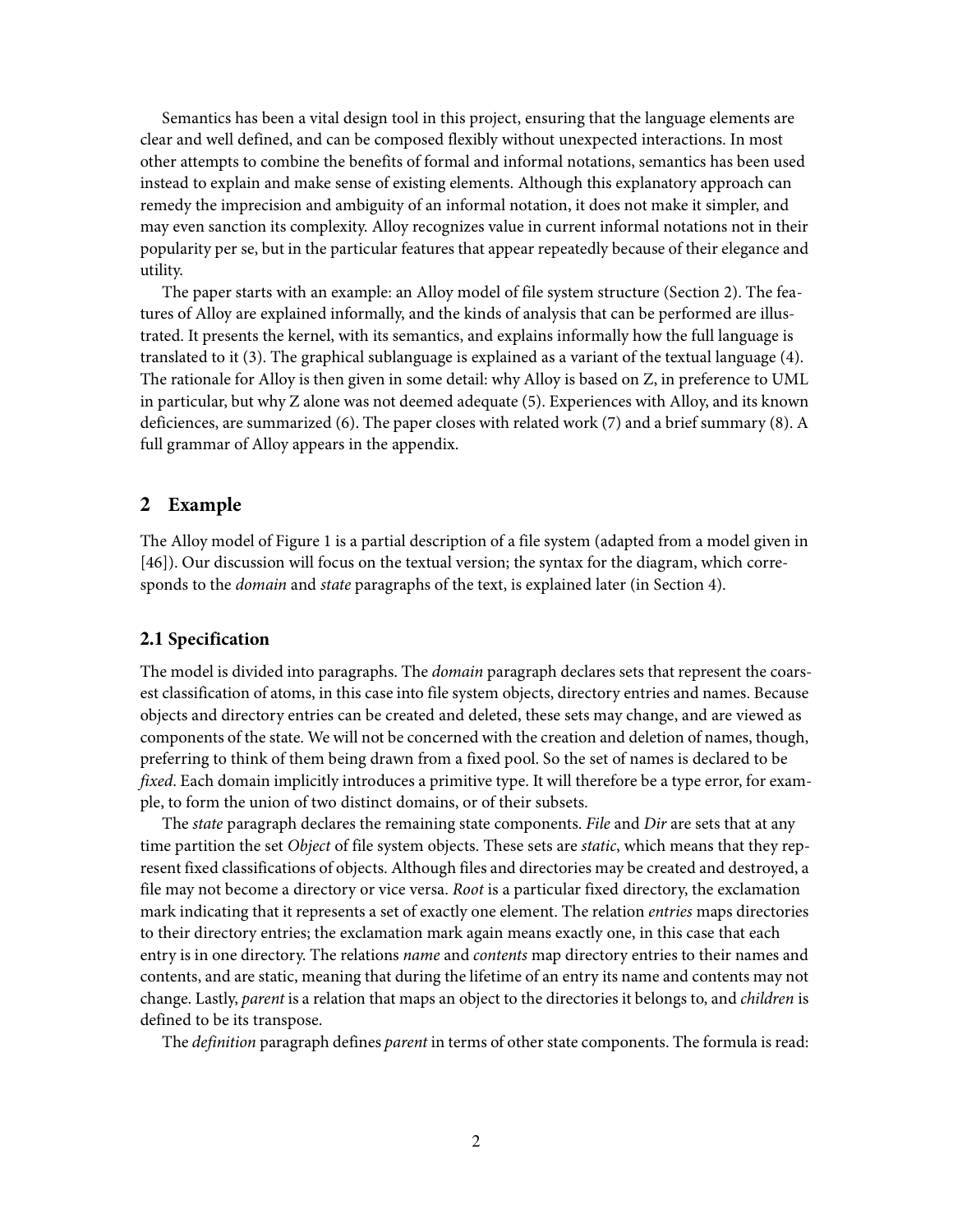

*assert CreateWorks {all d, o, n | Create (d,o,n) -> o in d.children'}*

*}*

*Figure 1: Sample Specification*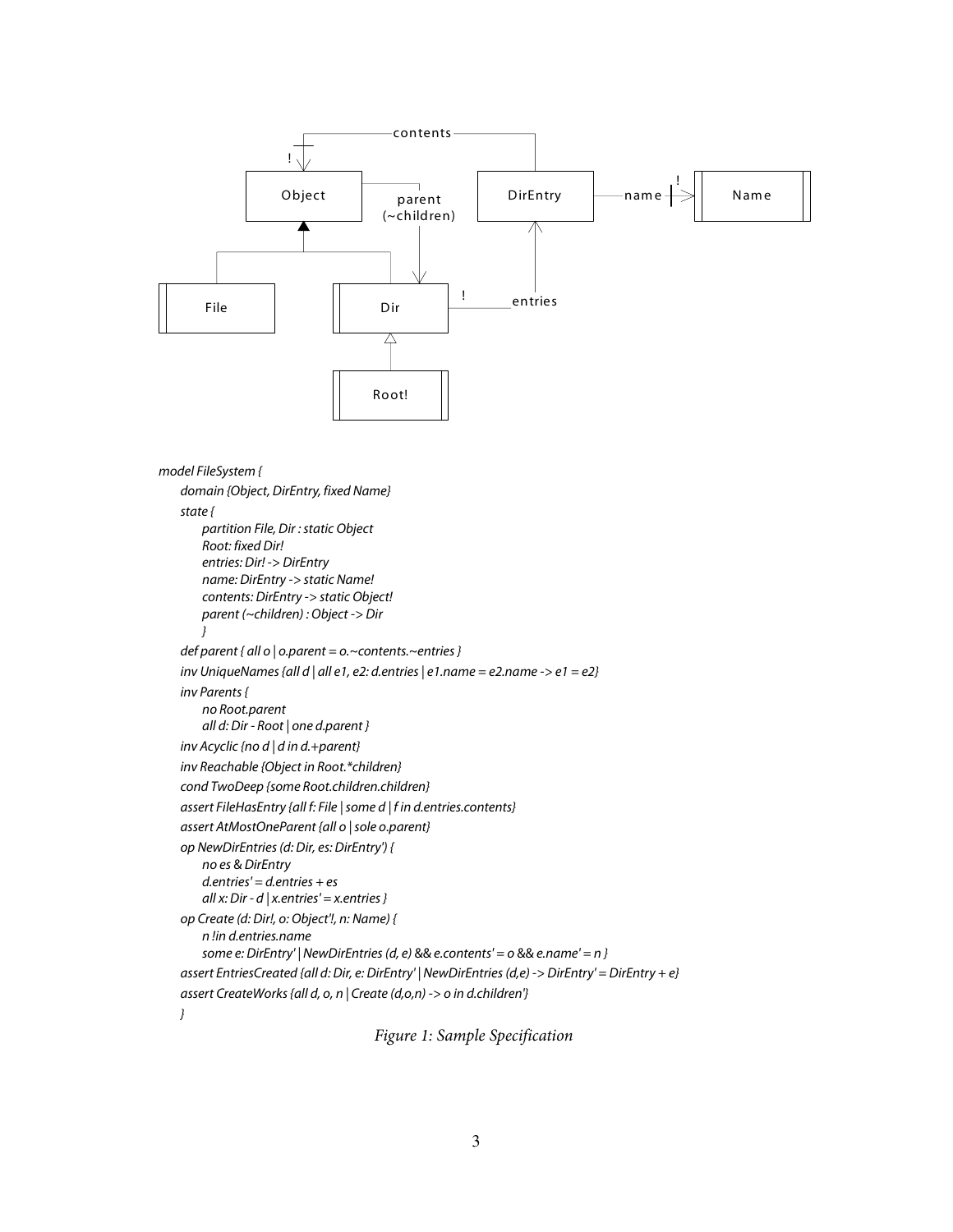for all objects *o*, to find the parents of *o*, follow the *contents* relation backwards (thus obtaining the set of directory entries for which this object is the contents), and then follow the *entries* relation backwards too (obtaining the set of directories that contain these entries). Note that the quantification has an implicit bound: the type of the variable *o* is inferred to be that of the domain *Object*, and *o* is constrained to be drawn from that domain.

A series of *invariants* follow. *UniqueNames* says that any two distinct entries *e1* and *e2* of the same directory *d* must have different names. *Parents* says, in two formulas implicitly conjoined, that the root has no parent but all other directories have one parent. *Acyclic* says that no directory is an ancestor of itself. *Reachable* says that every object is reachable from the root: *Root.\*children* is the set of objects obtained by following the *children* relation zero or more times from *Root*, and is required to contain the set of all objects.

There is no special notion of scalars in Alloy. A scalar is declared as a set with one element; the operator *in*, whose semantics is that of subset, may sometimes be read 'is an element of ' (as in *Acyclic*), and sometimes 'is a subset of' (as in *Reachable*). Quantifier keywords are applied to expressions to denote their cardinality: *no X, some X, one X* and *sole X* mean respectively that the set *X* has no elements, some elements, one element and at most one element.

The *condition* that appears next, *TwoDeep*, says that there are some children of the children of the root. Unlike an invariant, it is not expected always to hold; it was included for simulation, to check that the invariants did not rule out structures more than one level deep.

Two *assertions* follow. *FileHasEntry* says that each file is the contents of an entry in some directory. *AtMostOneParent* says that each object has at most one parent. These assertions are intended to be redundant; analysis will check that they follow from the invariants.

Only two *operations* are included here. *NewDirEntries* adds a set of entries *es* to a directory *d*. The appearance of *DirEntry* in the argument list is primed because the entries *es* are created and will therefore belong to the domain *DirEntry* after but not before execution. The three constraints in the body of the operation say that: (1) the sets *es* and *DirEntry* have no intersection; (2) the entries of *d* are extended by *es*; and (3) the set of entries associated with other directories is unchanged. The *Create* operation takes a directory, an object and a name. It creates a fresh entry in that directory with the given name and with the object as contents. The name is required to be distinct from all names of entries already in the directory. This operation is defined in terms of the other.

The last two assertions record intended properties of the operations. *EntriesCreated* says that executing *NewDirEntries* for a given entry adds just that entry to the set of entries (and removes none). *CreateWorks* says that executing *Create* makes the given object a child of the given directory.

#### **2.2 Analysis**

Alloy supports two kinds of analysis: *simulation*, in which the consistency of an invariant or operation is demonstrated by generating a state or transition, and *checking*, in which a consequence of the specification is tested by attempting to generate a counterexample.

The power of declarative specification, in which negation and conjunction are used freely, comes with two risks: over- and under-constraint. Simulation helps catch errors of overconstraint, by reporting, contrary to the user's intent, that no instance exists within the finite bounds of a given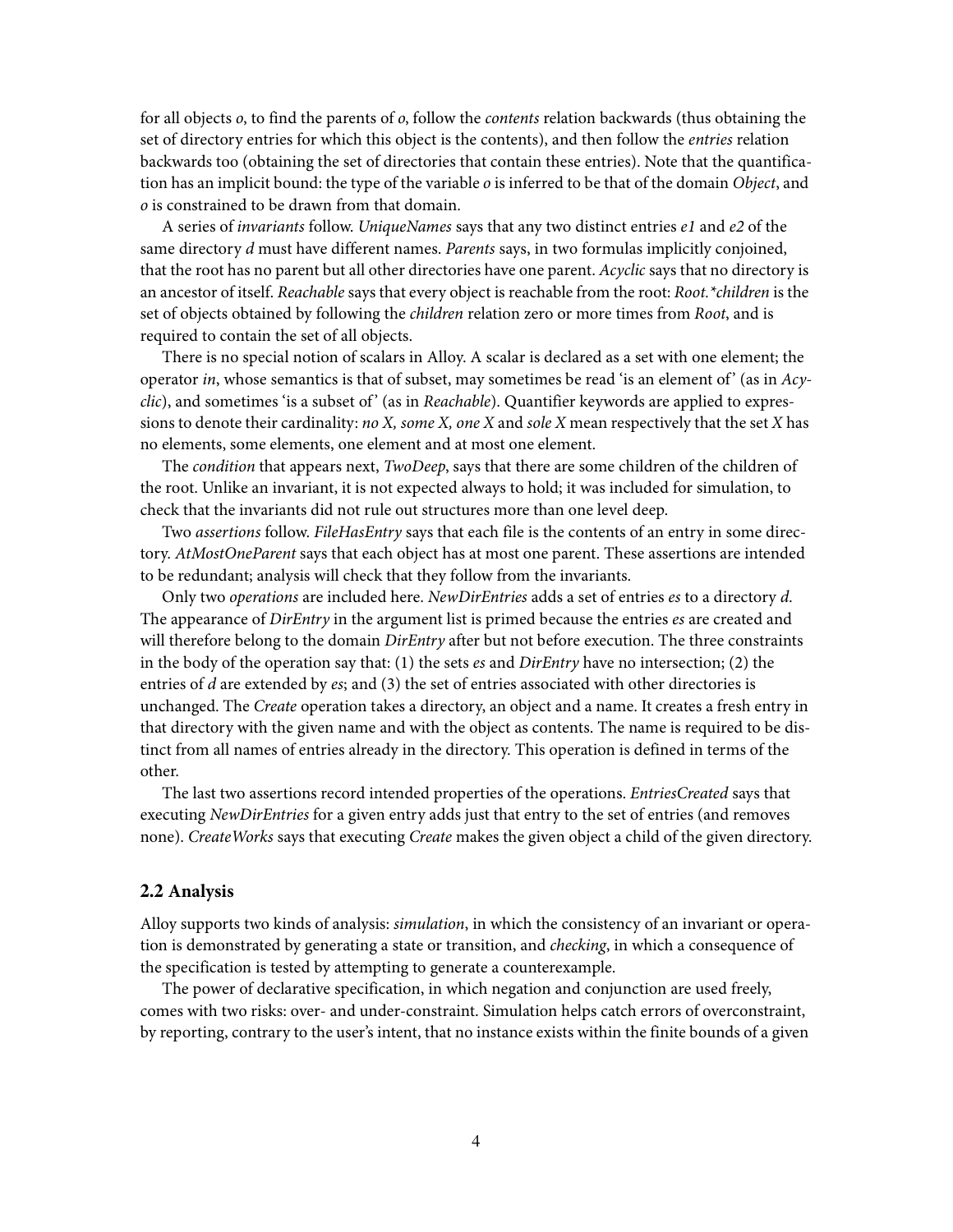'scope', or by showing instances with an unintended structural property. Checking helps catch errors of underconstraint, by showing instances that are acceptable to the specification but which violate an intended property.

Together, the two analyses enable an incremental process of specification. One starts with a minimal model, and performs a variety of simulations to detect overconstraint. Intended consequences are formulated, with counterexamples suggesting additional constraints to be added to the specification. This process helps produce a specification that has the desired properties and no more.

Alloy's analyses have been used in other ways too. One can formulate as checks the equivalence of two formulations of a property, thus evaluating a purported simplification. This strategy was used to simplify a model of the query interface mechanism of Microsoft COM [37]. One can also use the analysis in the style of traditional model checking, in an attempt to find subtle errors in existing designs. This strategy was used to expose flaws in the design of a resource discovery system [43].

Analysis of the file system model (Figure 1) might start with an attempt to simulate the state invariants (probably before any operations have been written). Alloy's tool [40] lets the user select a paragraph; to find a state satisfying all invariants, one selects the state paragraph. The tool displays the state in which the only object is the root directory. All sets and relations are empty, except for the domain *Object* and the sets *Dir* and *Root* which all contain the single atom *O1*. To make the results more readable, the tool will actually the use the name *Root* in place of *O1*:

```
Analyzing state ...
Scopes: DirEntry(3), Name(3), Object(3)
Conversion time: 0 seconds
Solver time: 0 seconds
Instance found:
Domains:
 DirEntry = {}
 Name = {}
 Object = {Root}
Sets:
 Dir = {Root}
 File = {}
Relations:
 children = {}
 contents = {}
 entries = {}
 name = {}
 parent = {}
```
Suppose we had erroneously declared contents as

*contents: DirEntry+ -> static Object!*

saying that each object is the contents of at least one entry. The simulation would now report that no instances are found, exposing the overconstraint. The default scope assigns 3 elements to each primitive type, so this does not imply that no instance exists, but rather that none can be constructed with at most most 3 objects, 3 entries and 3 names.

Not all overconstraint eliminates all instances, of course. Perhaps the specification rules out any file system except the empty one. To guard against partial overconstraint, one simulates a variety of conditions. *TwoDeep* illustrates that the specification allows a system that is two levels deep: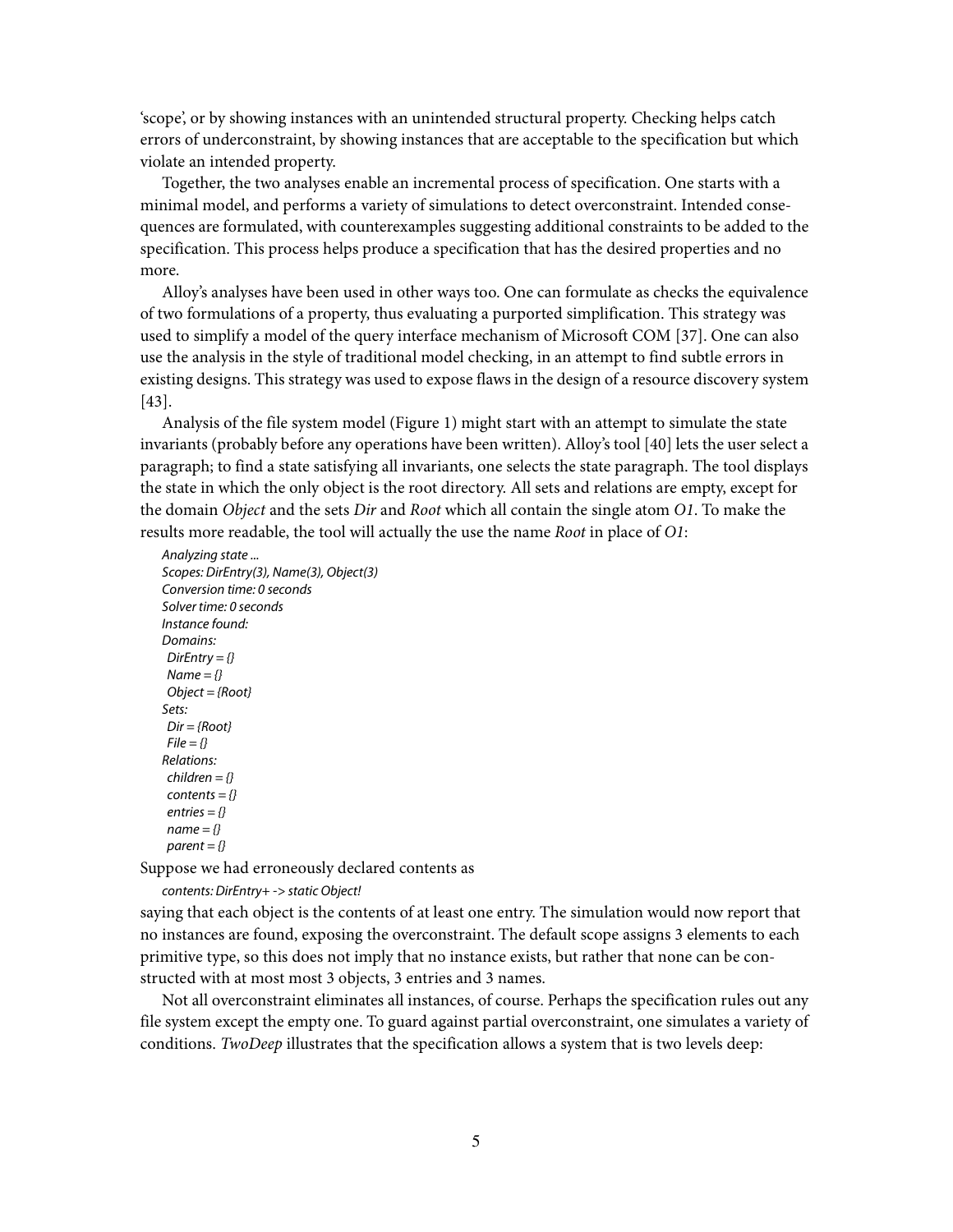```
Analyzing TwoDeep ...
Scopes: DirEntry(3), Name(3), Object(3)
Conversion time: 0 seconds
Solver time: 0 seconds
Instance found:
Domains:
 DirEntry = {D0,D1}
 Name = {N0}
 Object = {Root,O0,O1}
Sets:
 Dir = {Root,O0,O1}
 File = {}
Relations:
 children = {Root -> {O1}, O1 -> {O0}}
 contents = {D0 -> O1, D1 -> O0}
 entries = {Root -> {D0}, O1 -> {D1}}
 name = {D0 -> N0, D1 -> N0}
 parent = {O0 -> {O1}, O1 -> {Root}}
```
Simulation sometimes exposes underconstraint also. With the *Acyclic* invariant omitted, *TwoDeep* gives an instance in which the root directory is the contents of a directory entry.

Checking the assertion *FileHasEntry* gives no counterexample. Because of the finite scope, we cannot conclude that the assertion holds. But by increasing the scope, we can gain greater confidence. Although only small scopes are feasible, it is usually possible to complete an analysis for a scope sufficient to find most problems that arise in practice. A scope of 6, for example, is exhausted in about 10 seconds on a modestly equipped PC, and it seems unlikely that there are properties of the file system that can only be illustrated in larger scopes.

Analysis tends to terminate much sooner when a counterexample is found. *AtMostOneParent* is invalid, and gives a counterexample in a scope of 3:

```
Analyzing AtMostOneParent ...
Scopes: DirEntry(3), Name(3), Object(3)
Conversion time: 0 seconds
Solver time: 0 seconds
Counterexample found:
Domains:
 DirEntry = {D0,D1,D2}
 Name = {N0,N2}
 Object = {Root,O0,O1}
Sets:
 Dir = {Root,O0,O1}
 File = {}
Relations:
 children = {Root -> {O0,O1}, O1 -> {O0}}
 contents = {D0 -> O1, D1 -> O0, D2 -> O0}
 entries = {Root -> {D0,D2}, O1 -> {D1}}
 name = {D0 -> N2, D1 -> N2, D2 -> N0}
 parent = {O0 -> {Root,O1}, O1 -> {Root}}
```
Operations are simulated in the same way as invariants. *Create*, as expected, shows an object being added as a child of the root in the empty file system. The assertion *CreateWorks* is valid, but *EntriesCreated* is invalid, sincethe set *Dir* may change. A directory in *Dir'* but not *Dir* is not constrained by the last line of *NewDirEntries*; to remedy this, one might change it to

*all x: Dir + Dir' - d | x.entries' = x.entries*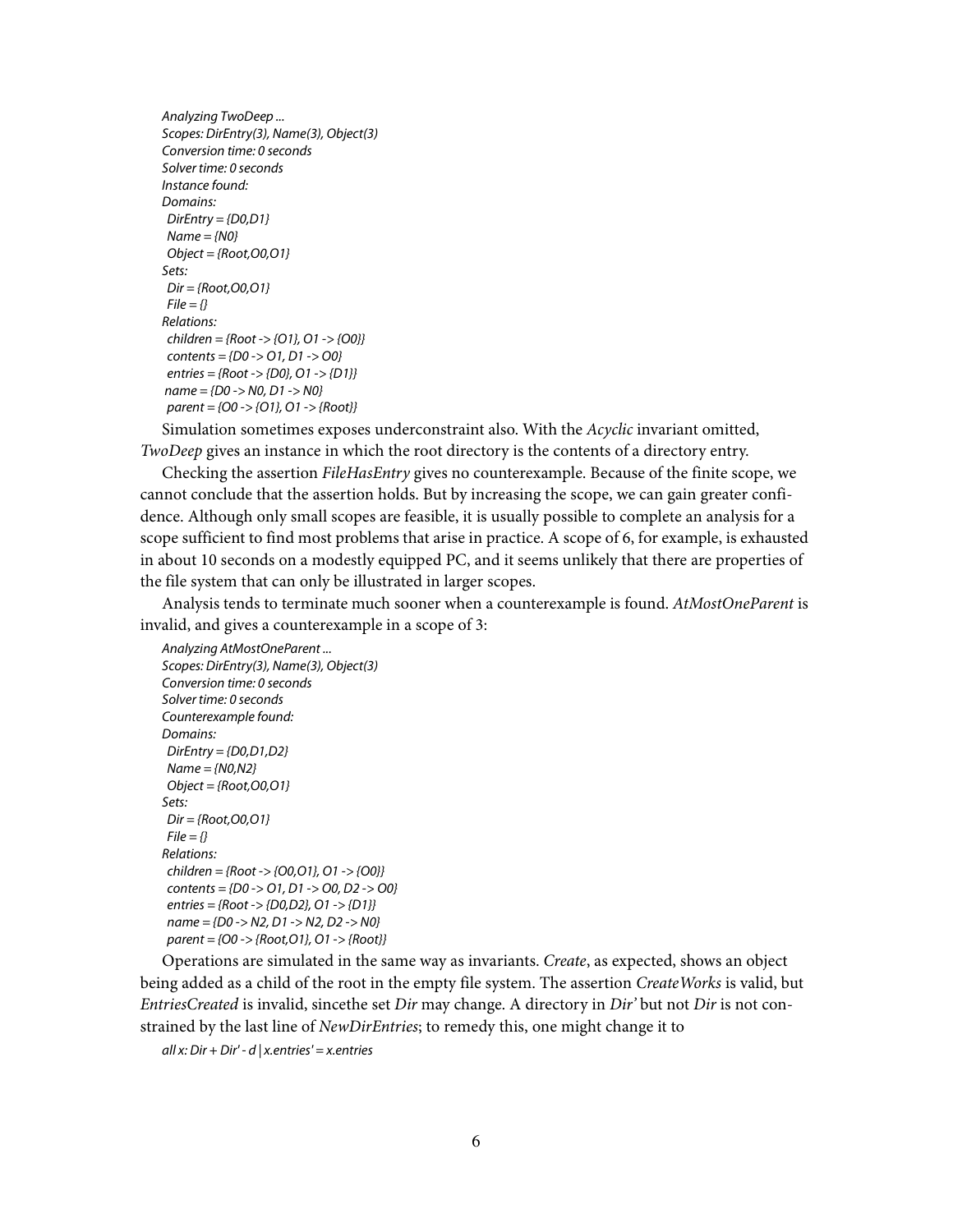Alloy's tool can generate multiple instances of a formula. By exploting symmetries of the specification, it can ensure that only non-isomorphic instances are produced. For simulation, this is a boon, since one can examine every instance within a small scope to check that the behaviours or states are formed as intended.

The analysis is inherently intractable: addition of a single relational state component in a scope of 3 increases the state space by 3 orders of magnitude. Currently, the tool can handle a specification with 10 or 20 state components in a scope of 3 to 5. It seems unlikely that it will ever be possible to analyze a large, monolithic specification that has been written without analysis in mind. However, we have found that the analysis is powerful enough to allow small models to be constructed without such concerns, and that design problems are often readily decomposed into fairly independent models.

By its very nature, the analysis is not *complete*: a failure to find a counterexample does not prove a theorem correct. It may be possible to perform a static analysis that establishes a 'small model theorem'. If one can show that a formula has a model only if it has a model within a given scope, an analysis within that scope would consistitute a proof. Because Alloy is based on traditional logic and set notions, it may be possible to develop such a technique by applying known results from model theory.

## <span id="page-6-0"></span>**3 Language Definition**

Alloy is based on a tiny kernel language. The language as a whole is defined by translation to the kernel. Here the translation is given informally, but the kernel itself is presented with a formal semantics. Figure 2 gives an abstract syntax (on the left), a type system (in the middle) and a semantics (on the right). Most features of the kernel are standard, so we focus here on its novelties: the treatment of scalars as singleton sets, the encoding of sets as degenerate relations, and the dot operator used to form 'navigation expressions'.

## <span id="page-6-1"></span>**3.1 Kernel Syntax**

The kernel is strongly typed, and a formula is accompanied by declarations of the set and relation variables; we call the combination of a formula and its declarations a *problem*. Each declaration associates a type with a variable. There are three kinds of type:

- · the *set* type *T*, denoting sets of atoms drawn from *T*;
- the *relation* type  $S \rightarrow T$ , denoting relations from *S* to *T*;
- the *function* type  $T \implies t$ , denoting functions from atoms of *T* to values of type *t*.

Types are constructed from primitive types that denote disjoint sets of atoms. We use upper case names for primitive types and lower case names for arbitrary types. So in the type  $T \implies t$ , the index type *T* must be primitive, but *t* may be a set type, relation type or another function type.

Functions correspond to predicates of arity greater than two, and generalize the OMT notion of 'qualified associations' [\[52\]](#page-30-4). The predicate *Rides* (*r,j,h*) that holds when jockey *j* rides horse *h* in race *r*, for example, might be declared as a function

*rides* : *Race* ⇒ *Jockey* → *Horse*

and, for a given race *r*, the expression *rides*[*r*] would then denote a relation mapping jockeys to their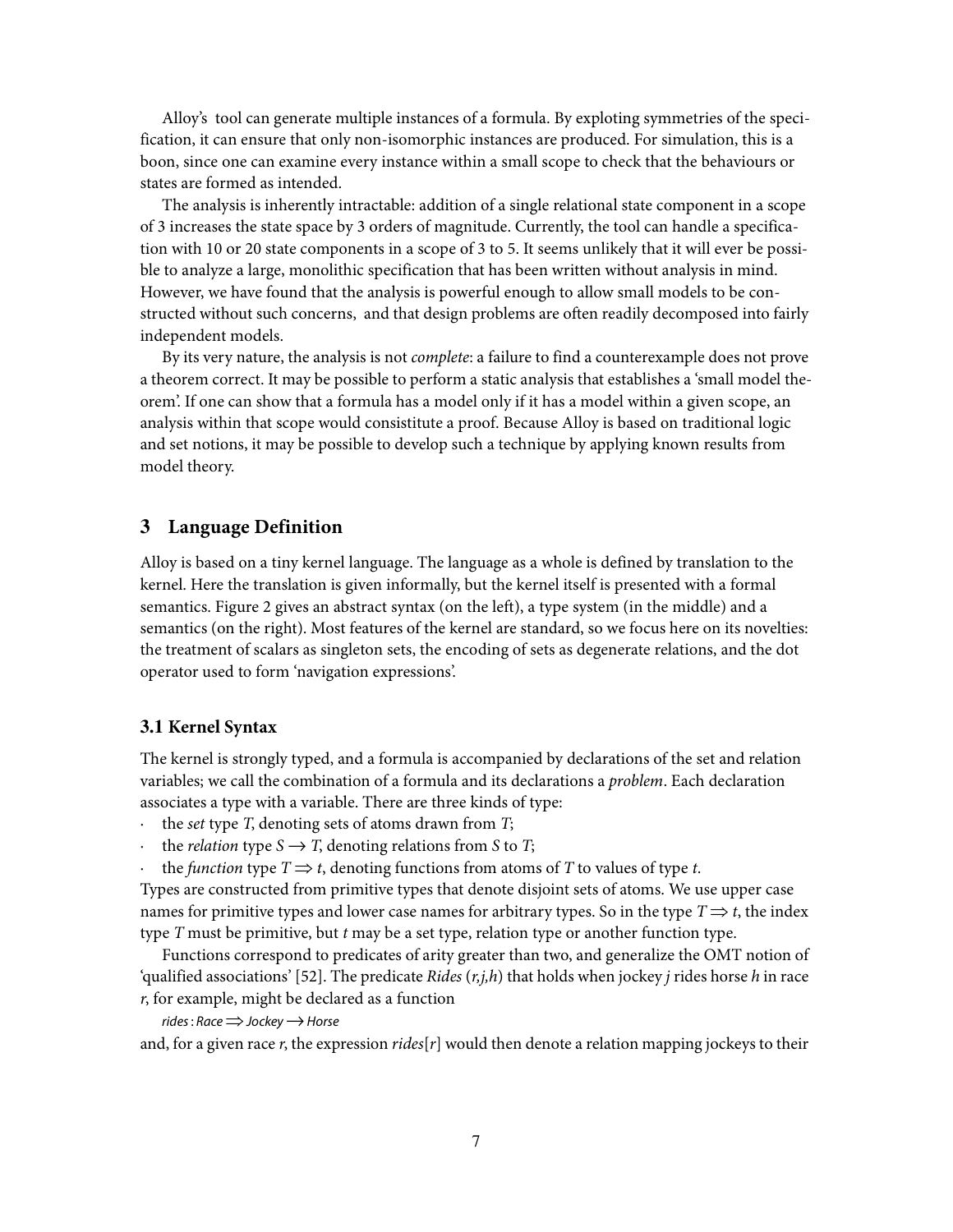| problem ::= decl* formula<br>$decl ::= var : type xpr$<br>$typexpr ::=$<br>type<br>type -> type<br>$type \Rightarrow type \times pr$<br>formula $::=$<br>expr in expr<br>! formula<br>formula && formula<br>formula    formula<br>all v: type   formula<br>some v: type   formula<br>$expr ::=$<br>$expr + expr$<br>expr & expr<br>expr - expr<br>expr.expr<br>$\sim$ expr<br>$+$ expr<br>{v: type   formula}<br>  term | subset<br>negation<br>conjunction<br>disjunction<br>universal<br>existential<br>union<br>intersection<br>difference<br>navigation<br>transpose<br>closure<br>set former | $E \vdash a: S, E \vdash b: S$<br>$E \vdash a$ in b<br>E, v: Unit $\rightarrow$ T $\vdash$ F<br>$E \vdash$ all v: $T \mid F$<br>$E \vdash a: S \rightarrow T, E \vdash b: S \rightarrow T$<br>$E \vdash a + b : S \rightarrow T$<br>$E \vdash a: S \rightarrow T, E \vdash b: T \rightarrow U$<br>$E \vdash a, b: S \rightarrow U$<br>$E \vdash a: S \rightarrow T$<br>$E \vdash \neg a : T \rightarrow S$<br>$E \vdash a: T \rightarrow T$<br>$E \mapsto a : T \rightarrow T$<br>E, v: Unit $\rightarrow$ T $\vdash$ F<br>$E \vdash \{v: T \mid F\} : t$<br>$E \vdash a: T \Longrightarrow t, E \vdash v: Unit \rightarrow T$<br>$E \vdash a[v]: t$ | M: formula $\rightarrow$ env $\rightarrow$ boolean<br>$X:expr \rightarrow env \rightarrow value$<br>$env = (var + type) \rightarrow value$<br>value = $(atom \times atom) + (atom \rightarrow value)$<br>M [a in b] $e = X[a]$ $e \subset X[b]$ e<br>$M[$ ! F] $e = \neg M[F] e$<br>$M$ [F && G] e = M [F] e $\wedge$ M [G] e<br>$M[F \mid G] e = M[F] e \vee M[G] e$<br>M[all v: t F] $e = \wedge$ {M [F]( $e \oplus v \mapsto \{x\}$ )  $x \in e(t)$ }<br>M [some v: t   F] $e = \vee$ {M [F]( $e \oplus v \mapsto \{x\}$ )   $x \in e(t)$ }<br>$X[a + b]$ $e = X[a]$ $e \cup X[b]$ $e$<br>$X[a & b]$ $e = X[a]$ $e \cap X[b]$ $e$<br>$X[a - b] e = X[a] e \ X[b] e$<br>$X[a, b]$ e = {(x,z)   ∃y. (x,y) ∈ $X[a]$ e $\wedge$ (y,z) ∈ $X[b]$ e}<br>$X[\sim a]$ $e = \{(x,y)   (y,x) \in X[a]$ $e\}$<br>$X[+a]$ e = the smallest r such that $r, r \subseteq r \wedge X[a]$ e $\subseteq r$<br>$X[{v:t   F}]$ $e = {x \in e(t)   M[F](e \oplus v \mapsto {x}})}$<br>$X[v]$ $e = e(v)$<br>$X[a[v]]$ $e = \{(unit, v)   \exists x. (x,y) \in e(a) \land (unit, x) \in e(v)\}\$ |
|-------------------------------------------------------------------------------------------------------------------------------------------------------------------------------------------------------------------------------------------------------------------------------------------------------------------------------------------------------------------------------------------------------------------------|-------------------------------------------------------------------------------------------------------------------------------------------------------------------------|------------------------------------------------------------------------------------------------------------------------------------------------------------------------------------------------------------------------------------------------------------------------------------------------------------------------------------------------------------------------------------------------------------------------------------------------------------------------------------------------------------------------------------------------------------------------------------------------------------------------------------------------------|------------------------------------------------------------------------------------------------------------------------------------------------------------------------------------------------------------------------------------------------------------------------------------------------------------------------------------------------------------------------------------------------------------------------------------------------------------------------------------------------------------------------------------------------------------------------------------------------------------------------------------------------------------------------------------------------------------------------------------------------------------------------------------------------------------------------------------------------------------------------------------------------------------------------------------------------------------------------------------------------------------------------------------------------------------------------------|
| $term ::=$<br>var<br>  term [var]                                                                                                                                                                                                                                                                                                                                                                                       | variable<br>application                                                                                                                                                 |                                                                                                                                                                                                                                                                                                                                                                                                                                                                                                                                                                                                                                                      |                                                                                                                                                                                                                                                                                                                                                                                                                                                                                                                                                                                                                                                                                                                                                                                                                                                                                                                                                                                                                                                                              |

*Figure 2: Kernel syntax, type rules and semantics*

horses in that race. The current version of the Alloy tool does not support arbitrary functions, but just functions to relations; the above declaration would actually be written

## *rides [Race] : Jockey -> Horse*

A function can be viewed as a curried form of a relation from a tuple; this function, for example, might have been declared as *Race* × *Jockey* → *Horse*. Functions, however, give a simpler expression syntax, since there are no tuples to construct and deconstruct. Of course, one can always introduce tuples explicitly in Alloy (eg, a type *Run* with projections to *Race* and *Jockey*) although they have no special syntactic support. In the file system example, *DirEntry* is such a tuple; instead, we might have declared a function

```
contents [Object] : Name -> Object
```
so that *contents*[ $d$ ] gives a mapping for a directory  $d$  from names to objects it contains.

Functions retain the binary flavour of the logic: they fit naturally into diagrams, and can accommodate multiplicity markings. In the full language, the question marks in

```
rides [Race] : Jockey? -> Horse?
```
for example, indicate that, in each race, a jockey rides at most one horse and vice versa. Finally, functions have an advantage over the introduction of tuples for tool implementation also, since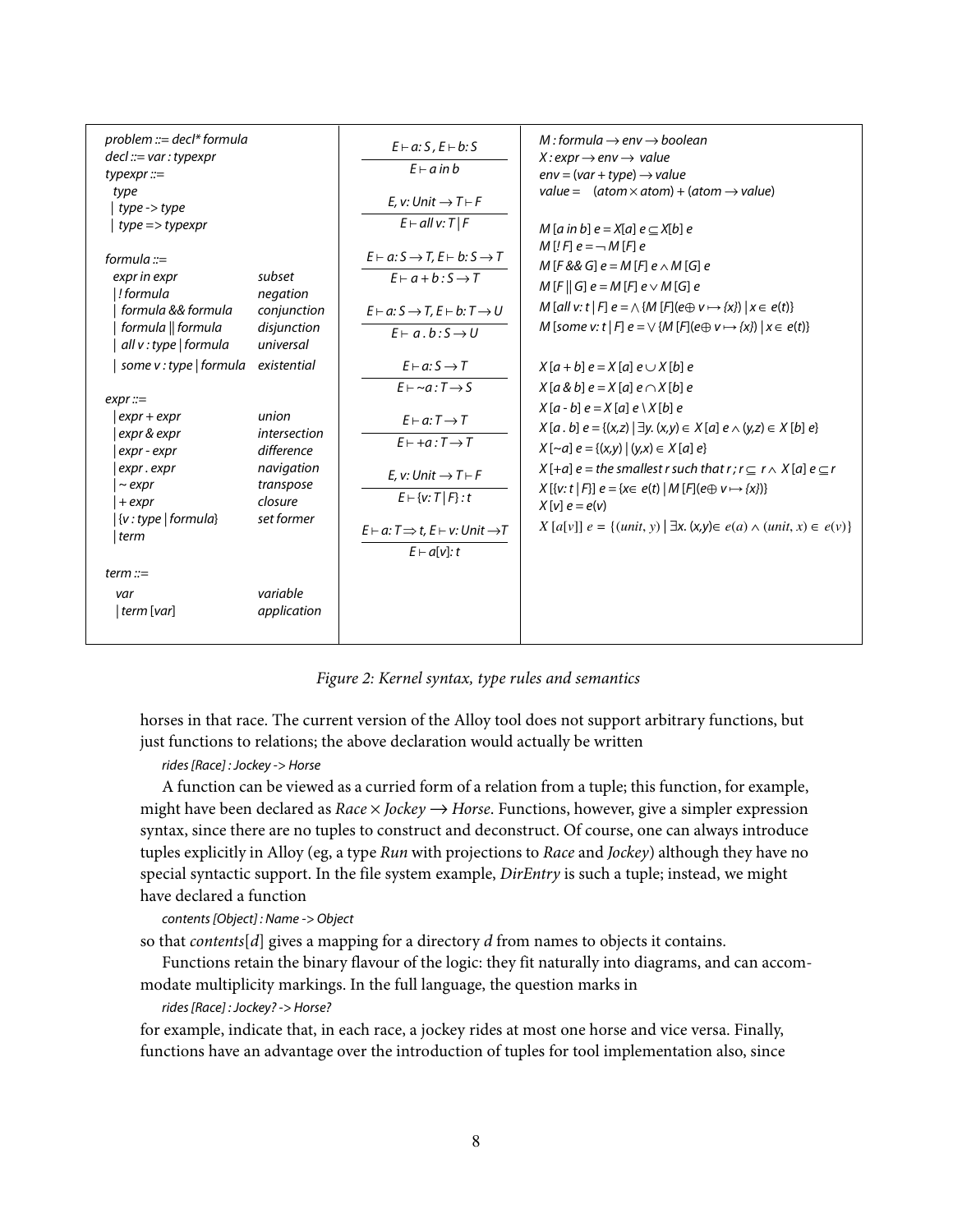they can be used to represent skolem functions introduced to replace existential quantifiers.

There are no separate scalar types. To declare a scalar variable, we declare it to be a set

*v* : *T*

and add a constraint that makes the set a singleton:

*some x*: *T | x = v*

(exploiting the fact that, by definition, *x* is bound to a singleton). This allows navigation expressions to be written uniformly, without the need to convert back and forth between scalars and sets, sidesteps the partial function problem, and simplifies the semantics (and its implementation).

Formulas have a conventional syntax. There is only one elementary formula, stating that one expression is a subset of another. In quantified formulas, the variable is declared to have primitive type, and is interpreted as being bound to singleton subsets of the type.

Expressions are formed using the standard set operators (union, intersection and difference), the unary relational operators (transpose and transitive closure), and the dot operator, used to form navigation expressions. The unary operators are prefixes, to make parsing easy.

Set comprehension has the standard form. Set and relation variables are expressions, but function variables, and functions in general, are not. Ensuring that functions can only be applied to variables guarantees that an expression involving a function is always well defined, since the function's argument will denote a singleton set.

## **3.2 Kernel Type System**

We treat sets semantically as degenerate relations, viewing the set  $\{e_1, e_2, ...\}$  as the relation  $\{(unit,$ *e*1), (*unit*, *e*2)*, …*} where *unit* is a special atom that is the sole member of a special type *Unit*. Unlike our treatment of scalars as singleton sets, this is just a trick that makes the semantics more uniform; users of Alloy will prefer to view sets in the traditional way. The type of a variable declared as *v: T* is thus represented as  $Unit \rightarrow T$ , although we shall sometimes write this type as *T* for short.

The typing rules determine which problems are well-formed. The judgment  $E \vdash a$ : *t* says that in the type environment *E*, expression *a* has type *t*; the judgment  $E \vdash F$  says that in environment *E*, the formula *F* is well-typed. Obvious rules (eg, for conjunction) are omitted, as well as those (eg, for intersection) identical to rules given.

A problem is type checked in an initial environment that binds each variable to the type as declared. The environment is extended in the checking of quantified formulas and set comprehensions. For example, the rule for universal quantification says that the quantified formula is welltyped when its body is well-typed in the environment extended with the binding of the bound variable to its declared type.

The set operators can be applied to sets or relations; when + is applied to two sets, for example, the type variable *S* in the typing rule will be bound to *Unit*. Likewise, the dot operator can be applied to sets or relations, in any combination that the typing allows. Note that the typing rules make clear where sets alone are legal: for bound variables, and the arguments of function applications.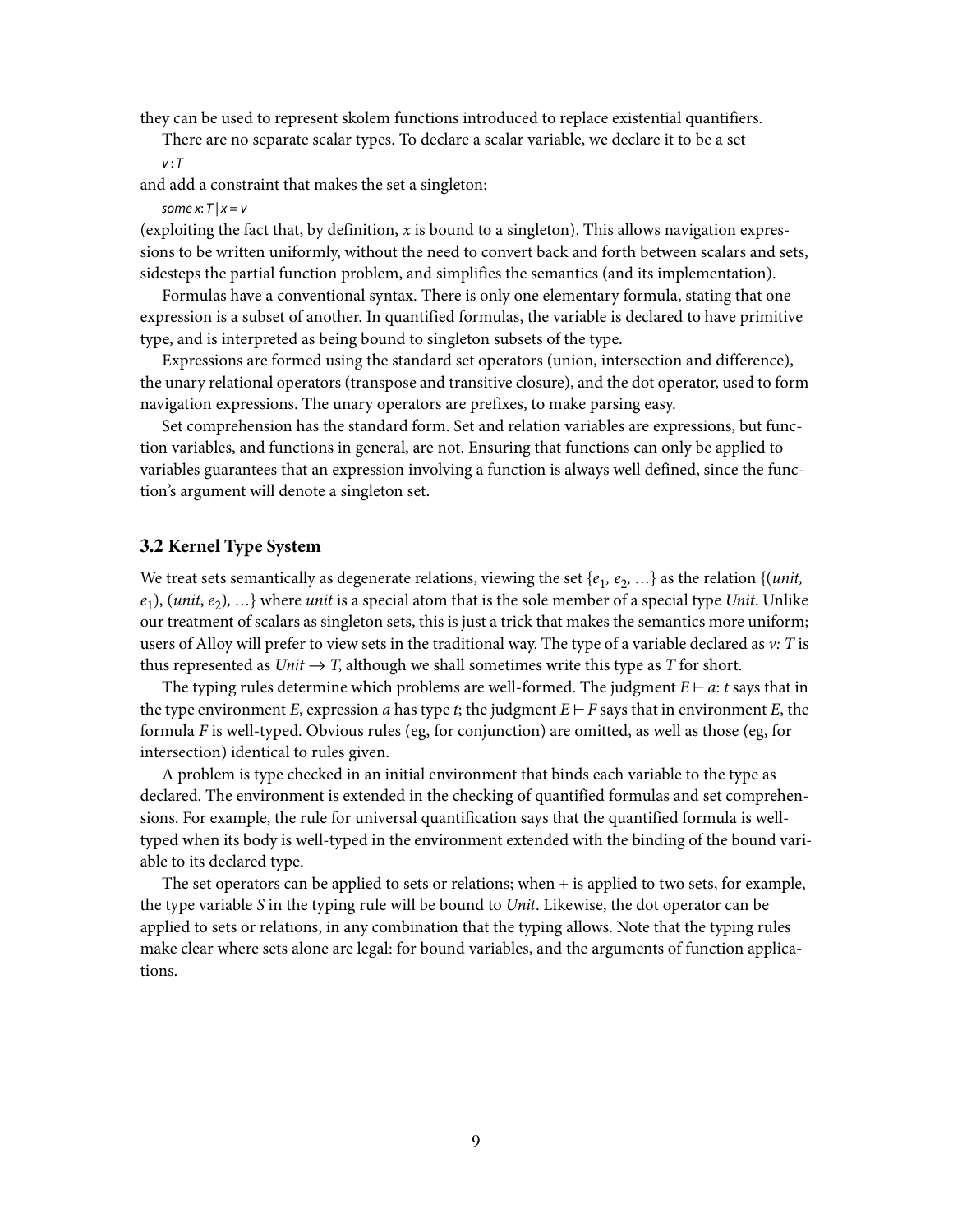## **3.3 Kernel Semantics**

The meaning of the logic is defined by a standard denotational semantics. There are two meaning functions: *M*, which interprets a formula as true or false, and *X*, which interprets an expression as a value. Values are either binary relations over atoms, or functions from atoms to values. Interpretation is always in the context of an environment that binds variables and primitive types to values, so each meaning function takes both a syntactic object and an environment as arguments.

Each definition defines the meaning of an expression or formula in terms of its constituents. For example, the elementary formula *a in b* is true in the environment *e* when *X*[*a*]*e,* the relation denoted by *a* in *e,* is a subset of *X*[*b*]*e*, the relation denoted by *b* in *e*. The formula *all v*: *T | F* is true in *e* when *F* is true in every environment  $e \oplus \nu \mapsto \{x\}$  obtained by adding to *e* a binding of  $\nu$  to the singleton set containing *x*, where *x* is a member of the set denoted by the type *T* in *e* (and, due to the encoding of sets, will actually be a pair with *unit* as its first element). We assume that bound variables have been systematically renamed where necessary to avoid shadowing.

All operators have their standard interpretation. The dot operator is semantically just relational composition, but, because of the encoding of sets as relations, it does double duty. When *s* is a set and *r* is a relation, *s.r* denotes the image of *s* under *r*. This is the only form exploited in the full Alloy language; an expression such as *s.r* is usually called a *navigation expression*, since it suggests a navigation from the elements of *s* across the relation *r*. The kernel definition admits additional forms though: when *p* and *q* are relations, *p.q* is their join; and when *s* and *t* are sets, *s.~t* is their cross product.

The meaning of a problem is the collection of well-formed environments in which its formula evaluates to true. An environment is well-formed if: (1) it assigns values to the variables and basic types appearing in the problem's declarations, and (2) it is well-typed—namely that it assigns to each variable an appropriate value given the variable's type. For example, if a variable  $\nu$  has type  $S \rightarrow$ *T* in an environment *e*, then  $e(v)$ , the value assigned to *v* in *e*, must be a relation from the set denoted by *S* to the set denoted by *T.*

The environments for which the formula is true are the *models* of the formula. To avoid that term's many overloadings, we shall call them *instances* instead*.* If a formula has at least one model, it is said to be *consistent*; when every well-formed environment is a model, the formula is *valid*. The negation of a valid formula is inconsistent, so to check an assertion, we look for a model of its negation; if one is found, it is a *counterexample*.

Since the kernel is undecidable, it is impossible to determine automatically whether a formula is valid or consistent. Alloy's analysis is limited to a finite *scope* that bounds the sizes of the carrier sets of the basic types. A model is *within a scope of k* if it assigns to each type a set consisting of no more than *k* elements. Clearly, if the analysis succeeds in finding a model to a formula, consistency is demonstrated. Failure to find a model within a given scope, however, does not prove that the formula is inconsistent (although in practice, for a large enough scope, it often strongly suggests it).

## **3.4 Full Language**

The full Alloy language differs from the kernel in three respects: a more elaborate syntax for declarations, the addition of a variety of shorthands, and paragraph structuring.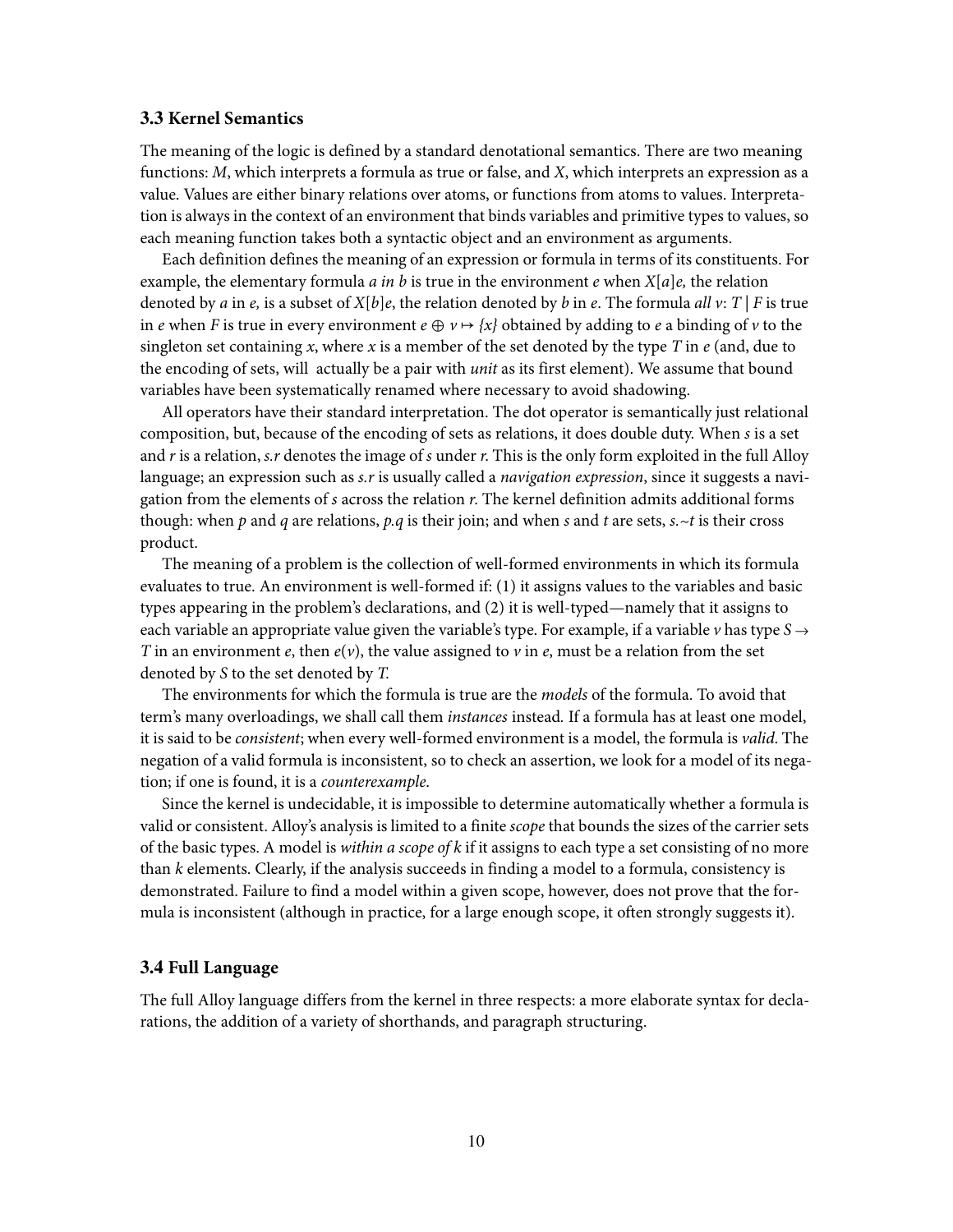## **3.5 Declarations: Mutability & Multiplicity**

In contrast to the kernel, the full language does not allow explicit mention of types. A primitive type is generated for each domain (namely each set variable declared in the domain paragraph). This type has no name and thus cannot appear in the specification. Other set and relation variables are declared in terms of the domains, and from these declarations, types are inferred. For example,

```
domain {A, B}
```
declares two domains *A* and *B*, with types *TA* and *TB* say. A subsequent declaration

*S : A r : S -> B*

introduces a set variable *S* of type *TA*, and a relation variable *r* of type  $TA \rightarrow TB$ . The declarations express in addition the constraints

```
S in A
all x: TA | x.r in B
all y: TB | y.~r in S
```
bounding the set *S* and the domain and range of *r*.

Each declaration also introduces a primed version of the variable (with corresponding constraints), unless the variable is marked as *fixed*. As explained below (in Section 3.7), conditions may be included by name, in which case the condition namestands for the condition's body, or when the name is primed, a primed version of the body. Priming a formula affects only state variables (and not bound variables), and does not affect those declared as fixed.

Static markings express constraints on transitions. The declaration

*S : static A*

says that *S* is a static classification of elements of *A,* so that a member of *A* is always either in *S* or not in *S*), and gives the constraint

*all x: A* & *A' | x* & *S = x* & *S'*

The declaration

*r : A -> static B*

says that the set of elements of *B* associated with a given element of *A* does not change over its lifetime, and gives

*all x: A* & *A' | x.r = x.r'*

The declaration

*r : static A -> B*

says that the set of elements of A that map to a given element of B does not change over that element's lifetime, and gives

*all y: B* & *B' | y.*~*r = y.*~*r'*

A relation declaration with *static* on both sides would induce both the second and third constraint. Note that, even in this case, *r*'s value may still change.

Multiplicities are translated into constraints in the obvious way. The declaration

*r : A -> B?*

for example, gives the constraint that *r* is a partial function

*all x: TA | sole x.r*

where *sole e* is a formula (defined below) that is true when the expression *e* denotes a set of at most one element.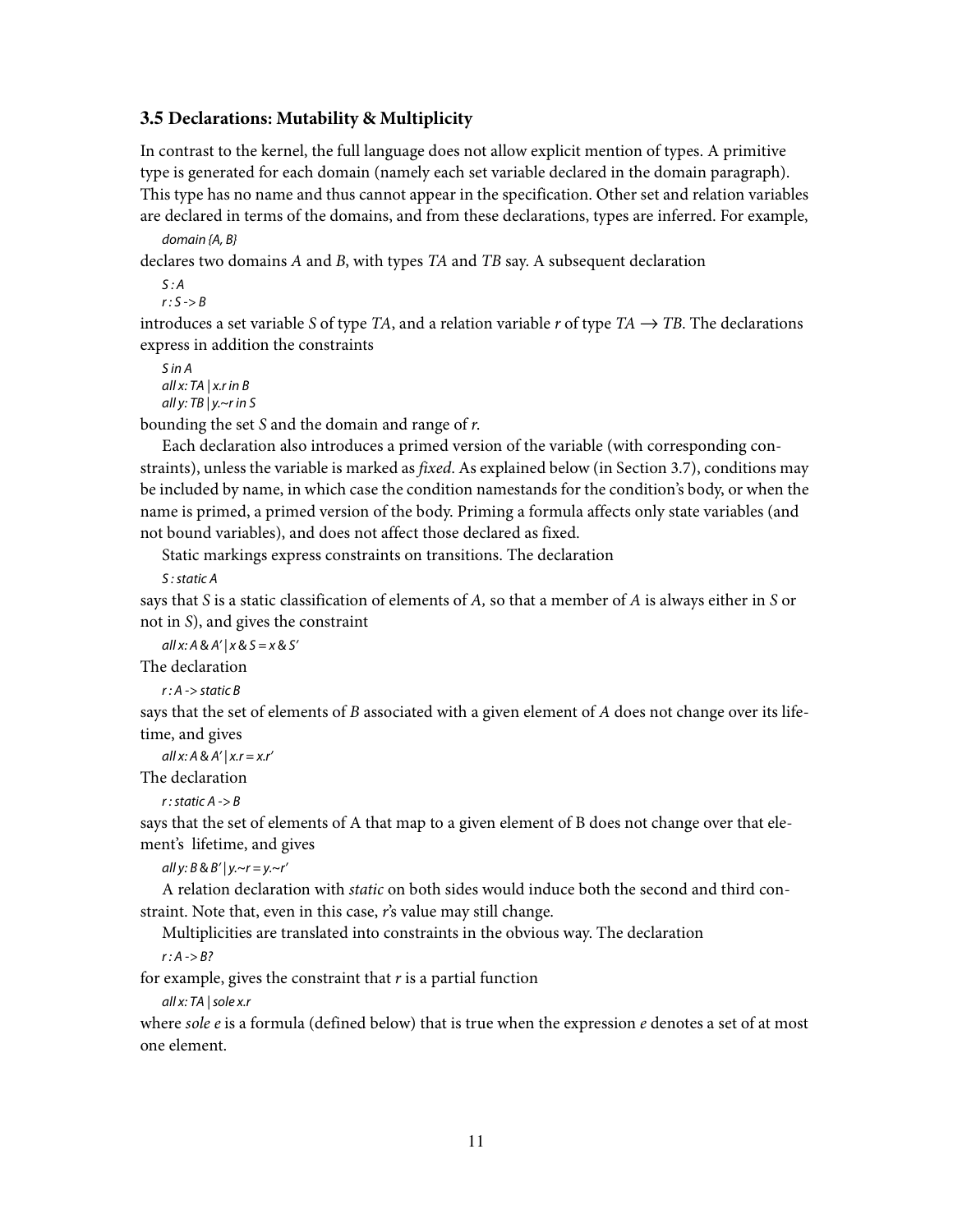Whereas the kernel allows 'function' variables with any number of index types, the Alloy tool currently only supports a single index. One can declare an *indexed relation*

*r [I] : A -> B*

whose type will be  $TI \Rightarrow TA \rightarrow TB$ . Mutability and multiplicity constraints are generated as for regular relations, with an additional quantification over the index variable. For example,

*r [I] : A -> B?*

```
would give
```
*all i: TI | all x: TA | sole x.r[i]*

saying that each relation *r[i]* is a partial function.

## **3.6 Formula Shorthands**

When no explicit bound is given in a quantified formula, a bound is inferred. Given a formula *all x | F*

we first determine the type of the quantified variable *x*. If it is found to be *TA*, the type associated with a domain *A*, the formula is treated as short for

*all x: A | F*

An explicit bound may be given instead; the formula

 *all x: e | F*

is short for

*all x | x !in e || F*

in which x is to be interpreted as bound only by its inferred type (and so the formula is actually not an Alloy formula). This approach to quantification has several advantages: it allows more succinct formulas; it naturally limits formulas about the state to constraints about atoms that exist; and it ensures the property of scope monotonicity (see Section [5.2\)](#page-15-0).

A few operators missing from the kernel are trivially derived: implication, in terms of negation and disjunction, for example, and equality of expressions in terms of *in.* The symbol *!* can be used to negate operators; *a !in b*, for example, is short for *!(a in b)*. The additional quantifiers are defined as follows:

 $n \circ x$   $F = \text{all } x$   $F$  $s$ *ole x*  $|F|$  *f*  $=$  *some y*  $|{x | F}$  *in y one x*  $|F| =$  *sole x*  $|F|$  && *some x*  $|F|$ 

Conventional shorthands for quantified formulas are included: one can quantify over several variables with the same quantifier, and bound the variable with an expression: *all x: e | F*, for example, is short for *all x | x !in e || F*. The type of the bound variable, required in the kernel syntax, is inferred from the body formula.

Quantifiers can be applied to expressions: the formula *Q e*, for a quantifier *Q* and an expression *e* is short for *Q v | v in e*. Thus *no e*, *some e*, *one e*, and *sole e* say that *e* has no elements, some elements, exactly one, and at most one. These forms allow the omission of set constants from the language.

The uniform treatment of scalars as sets, and the use of the navigation operator in place of function application, tends to make specifications shorter and easier to understand. It is not a panacea, however. Sometimes, when interpreting *in* as membership rather than subset, it comes as a surprise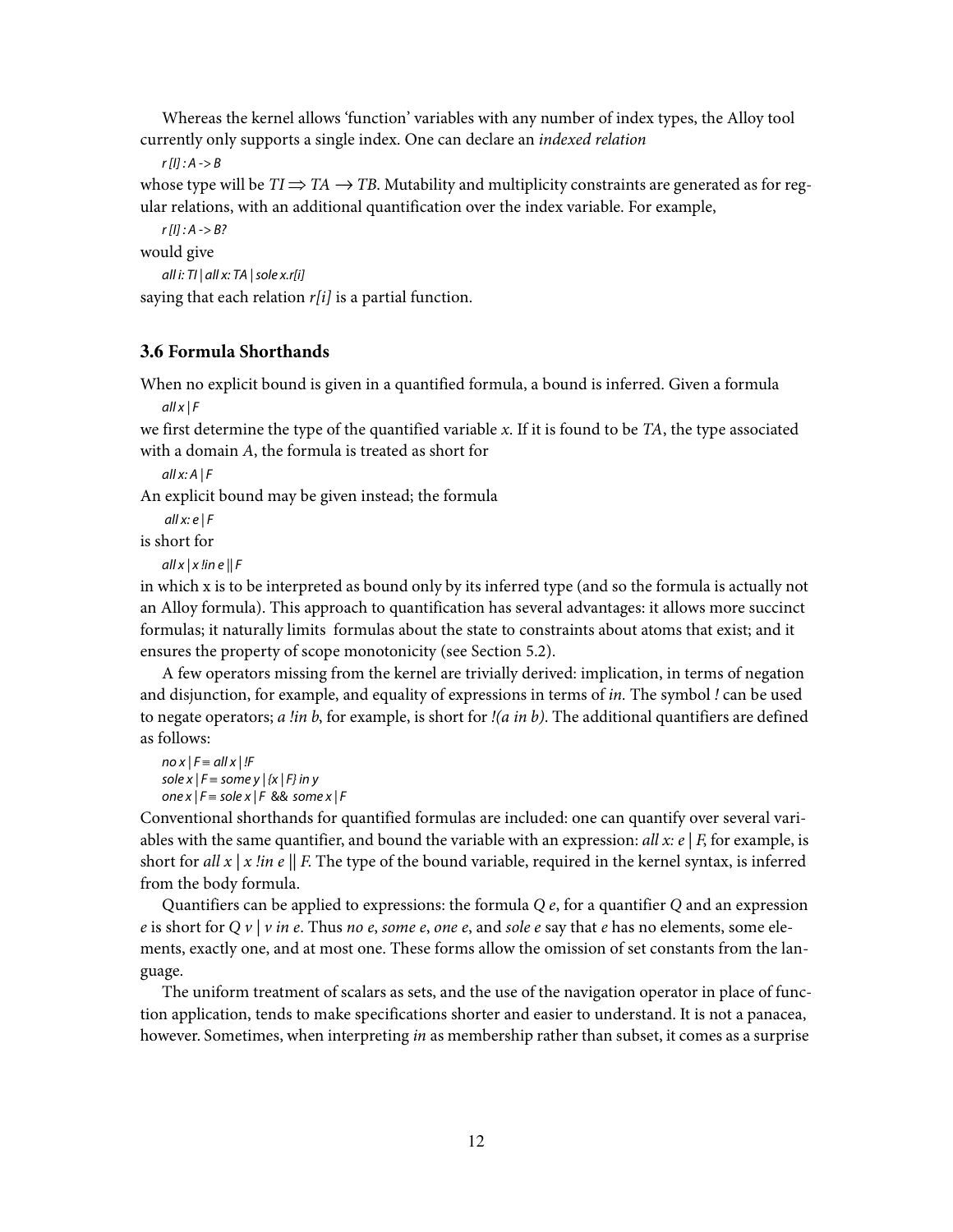that the formula will be true when the left hand side denotes an empty set. To say that nobody's wife is his sibling, for example, we might write

*no p | p.wife in p.siblings*

but unfortunately this implies that every person has a wife. What we mean instead is

*no p | some p.wife* && *p.wife in p.siblings*

To make such formulas more succinct, Alloy includes the 'strong' subset and equality operators */in* and */=*, so this formula can be written

*no p | p.wife /in p.siblings*

#### **3.7 Paragraph Structure**

Formulas in Alloy are organized into *paragraphs*. The meaning of a paragraph includes not only the formula given explicitly, but also formulas imported from invariant and definition paragraphs, and the implicit formulas associated with declarations. The difference between a condition and an invariant is that an invariant is implicitly imported into all other paragraphs, but a condition is not (and may be explicitly parameterized). The Alloy tool has a switch to turn this importation on or off, and can check that operations preserve invariants without requiring explicit assertions.

Invariants and definitions do not differ semantically, but they are treated differently by the tool. A definition is expected to constrain only the defined variable, and to give it exactly one value for given values of the other variables. This not only allows additional checks to be performed, but can also be used to simplify the analysis. If a paragraph does not mention a particular variable, the analysis might omit a formula defining that variable, even though the definition mentions other variables that appear in the paragraph, on the grounds that the definition constrains only the defined variable This is sound so long as the definition is well formed. The current Alloy tool does not check well-formedness, but allows the user to indicate that definitions are to be 'believed' so that such omissions are enabled.

Condition and operation paragraphs can be explicitly 'invoked'. Following Z, the invocation *C'* is an invocation of the condition *C* with its variables primed. Unlike Z, Alloy allows conditions and operations to have arguments. Invocations with arguments are handled simply by replacing occurrences of the formal variable with the corresponding actual expression. Arguments, like state variables, can be declared in terms of sets; for operations, these may include sets in the post-state. The declaration *o: Object'!* from the *Create* operation (Figure 1), for example, constrains *o* to be a scalar drawn from the set of objects after execution.

## <span id="page-12-0"></span>**4 Graphical Syntax**

An example of Alloy's graphical syntax at the top of Figure 1. A diagram can only express state, and not operations, and only those constraints that are expressible in the domain and state paragraphs. The graphical elements correspond directly to the elements of the domain and state paragraphs.

Each set component is represented as a box. The set declaration *S : T m*, where *S* and *T* are sets and *m* is a multiplicity symbol, is represented as an arrow with a triangular head from a box marked *S m* to a box marked *T*. Domains are not specially marked; they are simply the sets with no outgoing triangular arrows. If a set is static, it has a vertical stripe down the left-hand side of the box; if it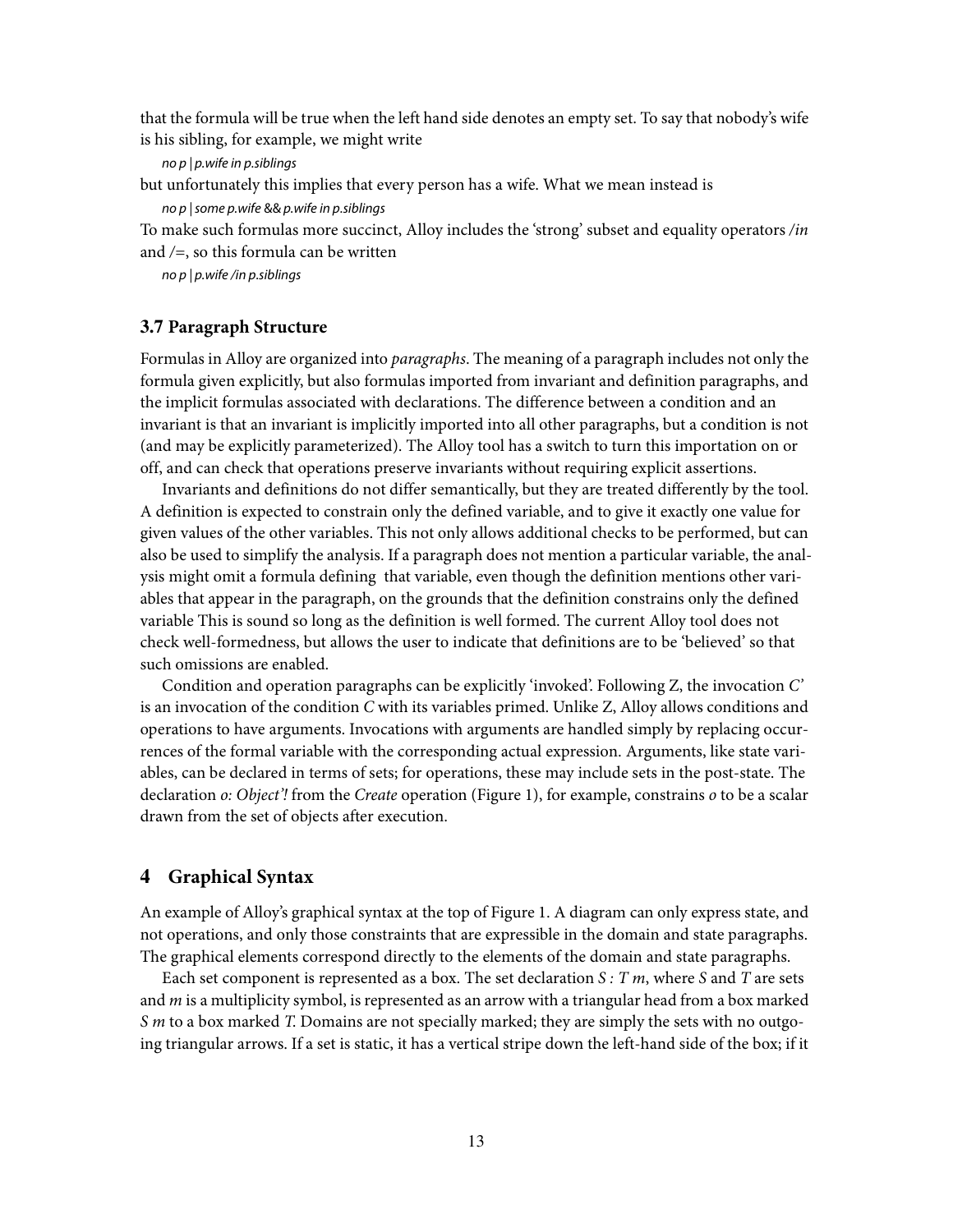is fixed, it has a stripe on the right too. Domains are by definition static, so no special marking is needed to indicate this, graphically or textually. Several sets may be connected to a single set with arrows that meet in a single arrowhead; this declares the sets to be disjoint. If the arrowhead is filled, the collection additionally forms a partition.

A relation *r* from *S* to *T* is represented as an arrow, with a smaller, open head, and labelled *r*, from the box labelled *S* to the box labelled *T*. Multiplicity symbols are written at the ends of the arrow. If the relation is source-static (that is, would have been declared textually as *static S -> T*), the tail of the arrow is marked with a small hatch; if it is target-static (declared textually as *S -> static T)* the head is marked.

Relations with identical declarations may share a single arrow, labelled with a comma-separated list of relation names. An indexed relation declared textually as

*r [X] : S -> T*

is represented by a relation arrow from *S* to *T* labelled *r*[*X*]. Similarly,

*p (~q) : S -> T*

is represented by a relation arrow from *S* to *T* labelled *p(~q)*.

## **4.1 Comparison to UML**

This syntax is largely compatible with UML [[53](#page-30-1)]. A comparison is tricky, since UML's meaning is defined in mostly implementation-oriented terms. UML diagrams do not have a corresponding textual syntax in OCL, so every UML model must include a diagram, in addition to any textual constraints.

Nevertheless, the basic notational differences are as follows:

- · Alloy uses regular expression operators as multiplicity symbols instead of integer ranges. Aside from looking neater, the Alloy symbols sit more comfortably in text. Using UML symbols would change *r: A? -> B?* to *r: A [0..1] -> B [0..1]*, more than doubling the number of keystrokes.
- Alloy's treatment of scalars as singleton sets allows important singletons such as the root of a file system to be shown in the diagram.
- · In Alloy's graphical syntax, a set may have at most one superset; UML has 'multiple inheritance'.
- · Alloy's syntax for disjointness and exhaustiveness requires no textual annotations. InUML, since exhaustiveness is represented as a property of the superset, it is not possible to show more than one classification of a set. One cannot, for example, declare a set *Person*, with classifications into *Adult* and *Child*, and *Employed* and *Unemployed*. Oddly, UML makes no use of the visual distinction between sets that share a subtree and sets that do not. Catalysis [[13](#page-27-0)], another UML variant influenced by Z, takes the same approach as Alloy.
- In place of a relation label  $p(\sim q)$ , UML would show the labels p and q at the arc ends. This seems to make diagrams harder to lay out, since it clutters the space around boxes.
- · Mutability is indicated in UML with textual markings at the ends of associations. Classification is by default static. To loosen this implicit constraint, and allow a classification to be dynamic, a textual annotation is added to the diagram.
- · Qualifiers in UML take the place of Alloy's indexed relations. Alloy does not have association classes.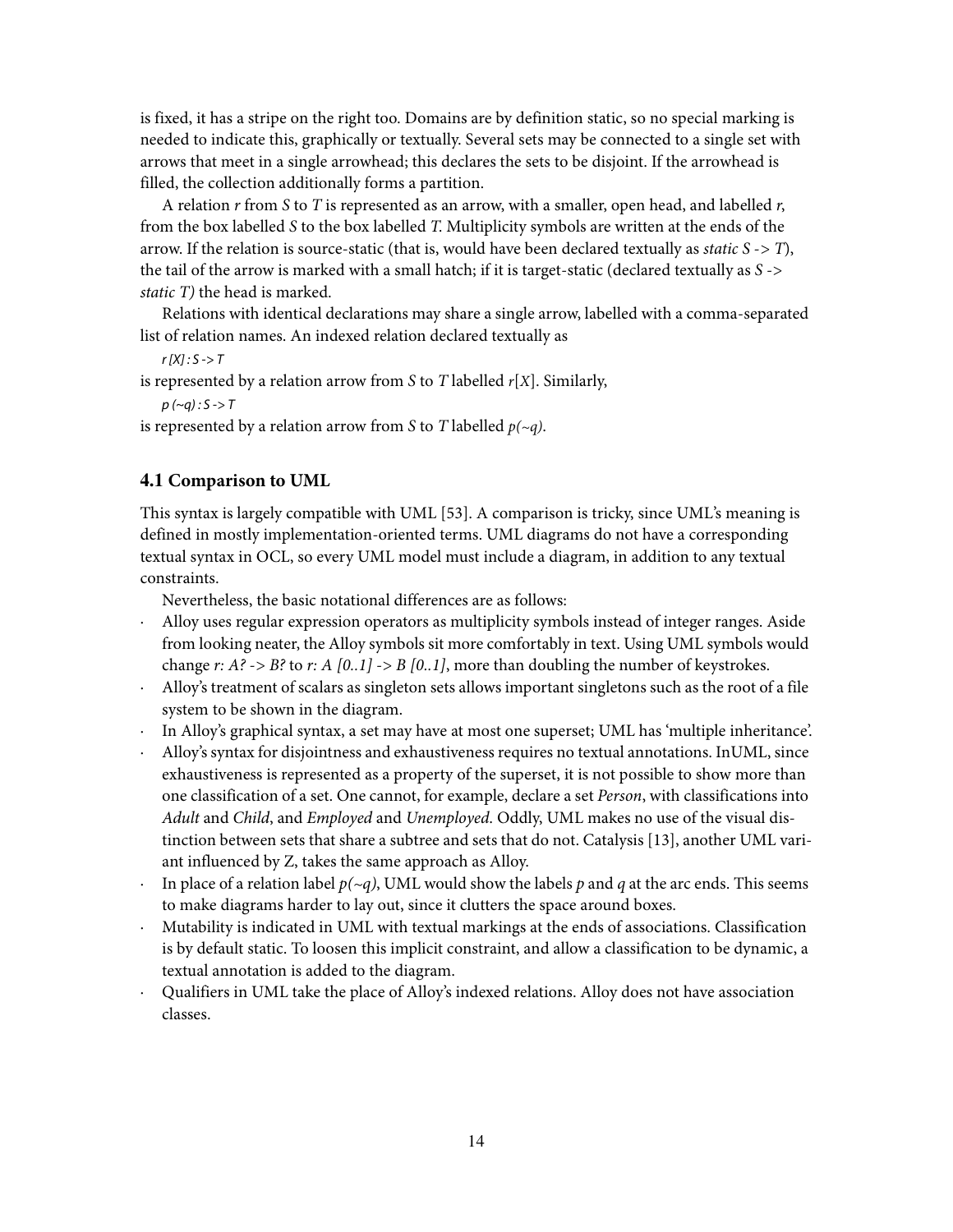UML includes a variety of additional notions, mostly implementation oriented (such as navigability). Associations can be described as aggregations or compositions (discussed in Section [6.4](#page-22-1) below).

## <span id="page-14-0"></span>**5 Rationale**

This section explains why Z was chosen as the basis for Alloy, but why Z alone was not deemed sufficient. Z has a simpler semantics than other formal specification languages, and, because of its relational nature, is well matched to object modelling. In addition to its technical superiority over UML's constraint language, it has also been far more widely used, and its power and limitations are better understood. Despite these benefits, though, Z has not been adopted in industry, and there is a widespread consensus that something different is needed. Alloy addresses three perceived deficiencies of Z: a lack of automatic tool support, incompatibility with object modelling idioms, and dependence on LaTeX.

#### **5.1 Basing Alloy on Z**

Z [[58](#page-30-2)] was chosen as Alloy's starting point primarily because it has a simple and intuitive semantics that is well suited to object modelling. Its 'model-oriented' approach to specification, in which data structures are built from concrete mathematical structures, scales better than the 'algebraic' approach typified by Larch [[21](#page-28-2)] and OBJ [[19](#page-28-3)], in which data structures are characterized implicitly by their properties. It is also a more natural fit for data modelling, since relations are basic to Z but not easily described algebraically. Z has roots in the database work of Abrial [\[2\]](#page-27-1), so its compatibility with the object modeling notations of OMT [\[52\]](#page-30-4) and its successors, which are themselves based on semantic data models, is hardly surprising.

The underlying semantics of Z is almost trivially simple. Every data structure is represented using sets and tuples. A relation is a set of pairs; a function is a relation in which no two pairs share the same first element; a sequence is a function from natural numbers to the element type. A specification is constructed from logical formulas, and its meaning is given as sets of structures that satisfy formulas. An operation, for example, is a formula whose meaning is a set of transitions; each transition is a tuple consisting of components that represent the pre- and post-states.

VDM [[42](#page-29-4)], although model-oriented, builds data structures from a library of algebraicallydefined datatypes. Its semantics requires more than set theory: in particular, the notion of domains from denotational semantics, and a three-valued logic. Alloy's tool development has exploited the ability to reduce the language to a tiny kernel (Section [3.1](#page-6-1)); it is not clear this could be done so easily for a language such as VDM.

Given the current popularity of UML [\[53\]](#page-30-1), one might ask why its constraint language, OCL [\[63\]](#page-30-0), was not selected as the basis of Alloy. Most importantly, it seemed prudent to start with a language that was tried and tested, and would be a solid foundation for further development. Z has been used in large-scale industrial developments and widely taught; tools are available; and several collections of specifications have been published. There are, in contrast, no substantial publicly available examples of OCL models beyond the metamodel of UML itself, and few tools.

OCL was designed with much the same motivations as Alloy. It has its origins in Syntropy [[9](#page-27-2)],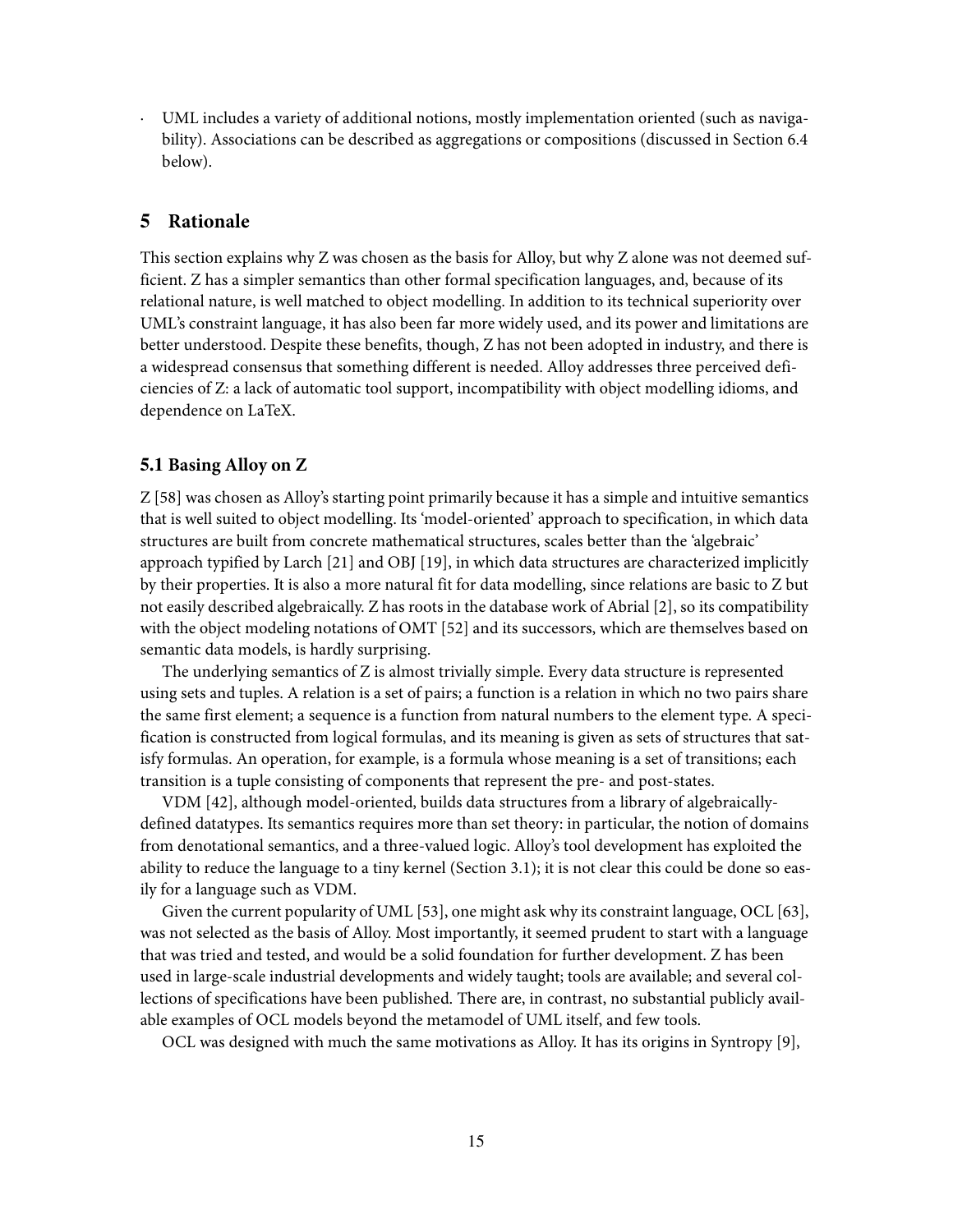whose authors acknowledge the influence of Z. Like Alloy, OCL aims to be a formal language that is more easily used by non-mathematicians than Z. But while Alloy has simplified the underlying semantics of Z even further, OCL has complicated it, in order to accommodate a variety of notions from object-oriented programming. Articulating the essence of a system is for many practitioners much harder than writing code, but is not made easier by giving a code-like semantics to models. OCL's language features include parametric and subtype polymorphism, operator overloading, introspection, type casing and multiple inheritance – a challenging combination for a programming language, let alone a modelling notation (which one expects to be much smaller and simpler). A full semantics for OCL has yet to be worked out, and a variety of inconsistencies in its definition have been noted [[5](#page-27-3)].

UML, whatever its defects, is at least an industry standard. On pragmatic grounds alone, perhaps it would make a better target for analysis than a new language. Although appealing, I believe this argument to be mistaken. First, although UML has been codified, in its use the language is still in flux. Notations and methods that are described as UML-compliant often deviate markedly from the standard; the Catalysis approach to UML [\[13\]](#page-27-0), for example, uses a constraint language that has more in common with Alloy than OCL. Second, as mentioned above, OCL is not currently widely used, and is certainly less well known than Z. Third, this argument underestimates the difficulty of putting OCL into analyzable form, whether by translation, subsetting or by defining the semantics of the language as it is. The project of formalizing UML currently occupies a raft of researchers, and is likely to take several years. It seemed better to build tools now and apply them to real problems than to tackle (or wait for others to overcome) this formidable obstacle. Finally, in time, it may be that UML comes to be viewed unfavorably as a premature attempt at standardization, and that the cause of software development is better served by working on far simpler notations with more powerful tool support.

The relationship between Alloy and OCL is discussed further in [Section 7.1](#page-22-2).

#### <span id="page-15-0"></span>**5.2 Automatic Analysis**

Z was not designed with automatic, semantic analysis in mind. To make the language more amenable to analysis, Alloy eliminates features that make analysis hard, provides syntactic support to allow the user to communicate with an analysis tool, and adjusts both the syntax and semantics to ease implementation of the analysis.

Analyses can be classified according to their semantic depth and degree of automation. Type checking is shallow but fully automatic; theorem proving is deep but typically requires guidance from the user. Alloy is designed for an analysis that is both deep and automatic.

Ideally, the language would be decidable. Unfortunately, the most elementary calculus that involves relations is undecidable – even Tarski's relational calculus, which has no quantifiers and is strictly less expressive than first order logic. Some compromise is thus inevitable. Alloy's analysis finds models of formulas: that is, assignments of values to variables for which the formula is true. When the formula is the negation of a theorem, its models are counterexamples; when the formula is a state invariant or operation, the models are samples (either instances of the state or transitions). The analysis is guaranteed to be sound, in the sense that a model returned will indeed be a model. There are therefore no false alarms, and samples are always legitimate (and demonstrate consis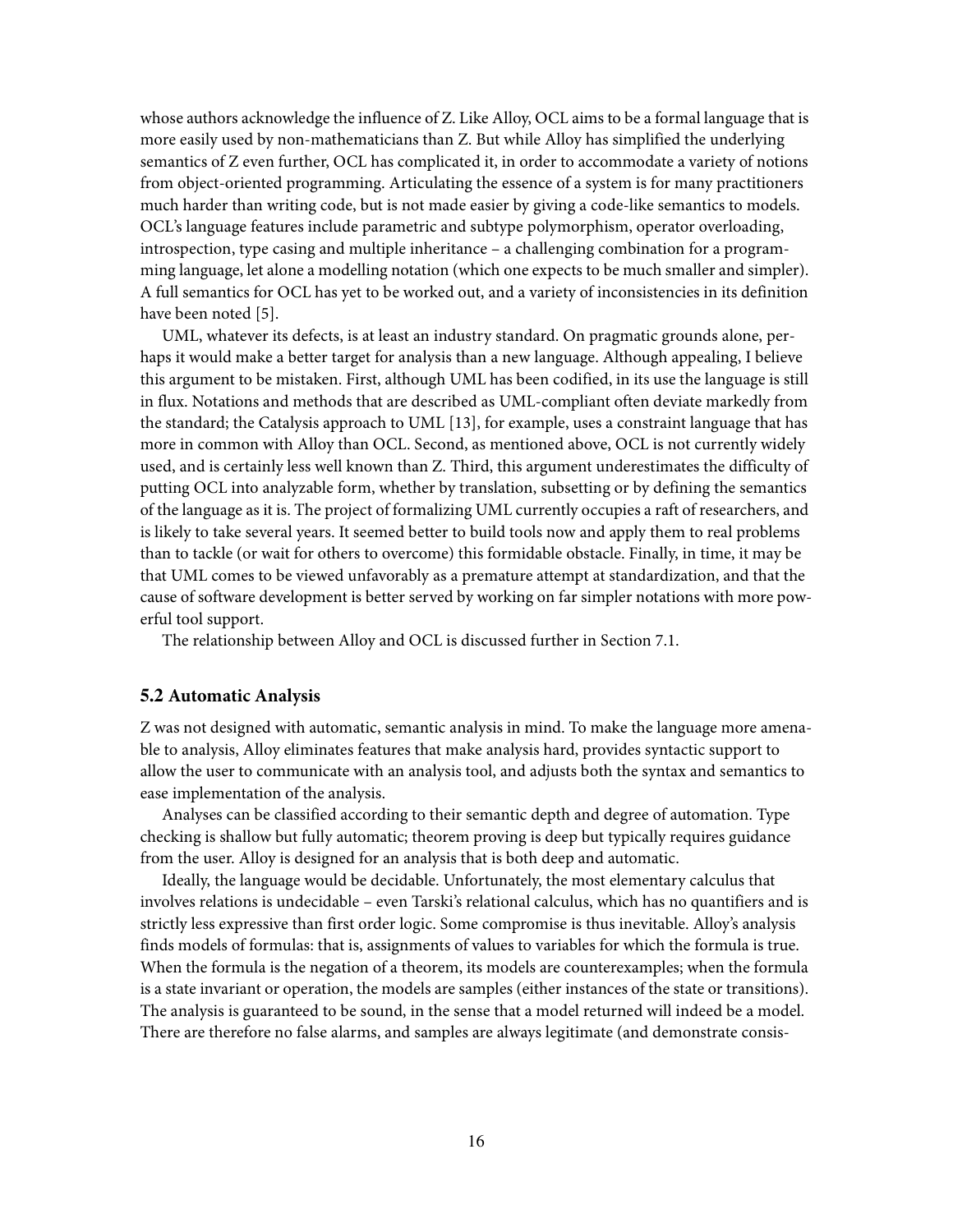tency of the invariant or operation). On the other hand, when the analysis does not return a model, one cannot conclude that none exists. The validity of a theorem cannot be guaranteed, and an invariant or operation that appears to be inconsistent may in fact be consistent.

The analysis works by considering all potential models up to a given size, specified by a scope that limits the number of atoms in each primitive type. In practice, it seems that most interesting properties, whether samples or counterexamples, can be illustrated within a small scope. So the absence of a model within a scope gives some empirical evidence that none exists, becoming more credible as the scope is increased.

The analysis is explained elsewhere [\[31\]](#page-28-0). In short, the values of a relation are viewed as adjacency matrices. Each relational variable is encoded as a matrix of boolean variables whose dimensions are determined by the scope, and a boolean formula is constructed whose models correspond to models of the original formula. An off-the-shelf SAT solver is used to find solutions to the boolean formula.

This analysis method imposes certain restrictions on the language. Several of these might be lifted with progress in analysis technology, but it seems unlikely that the features omitted will not always incur some additional cost. There are three fundamental restrictions:

- · All datatypes are first order, since a higher order value cannot be represented as an adjacency matrix. There are no relations that map relations, for example. Alloy does support functions from atoms to relations, but these are simply first-order relations in curried form, and can be represented by a multidimensional adjacency matrix.
- All quantifiers are first order. The analysis eliminates scalar quantifiers by forming explicit conjunctions and disjunctions over all possible values of the bound variable. Higher-order quantifiers cannot be eliminated in this way, because a relation or set has too many values. Skolemization can eliminate some higher-order quantifiers, but Alloy's design is based on the premise that *all* specifications should be analyzable.
- · All types are uninterpreted; in Z jargon, all primitive types are 'given'. Interpreted types and their operators are not easy to encode in a boolean formula. A future release of Alloy will include integers with at least addition, subtraction and less than, but it seems unlikely that division and multiplication can be handled. The interchangeability of the atoms of an uninterpreted type can be exploited [35]; Alloy's tool adds symmetry-breaking predicates that can improve performance dramatically.

A second influence of analysis on the language arises from the user's need to communicate with the analysis tool. In Z, only convention distinguishes the role played by different schemas. The syntax does not indicate, for example, whether a schema represents an invariant or an operation. Z does not even separate theorems about the specification from the specification proper. Alloy takes from Larch [[21](#page-28-2)] the idea of explicit assertions, formulas that are added purely for checkable redundancy. It also distinguishes invariants from definitions [[41\]](#page-29-5), exposing additional opportunities for checking: a definition, unlike an invariant, is expected to constrain a variable to have exactly one value (and is expected not to constrain the remaining variables).

A third influence arises from the architecture of the analysis tool itself. The semantics and translation scheme are simplified by ensuring that every expression and formula has a denotation (that is, a formal meaning). Alloy has this property, because of the omission of function application and the semantics of navigation, but Z does not, since a partial function may be applied outside its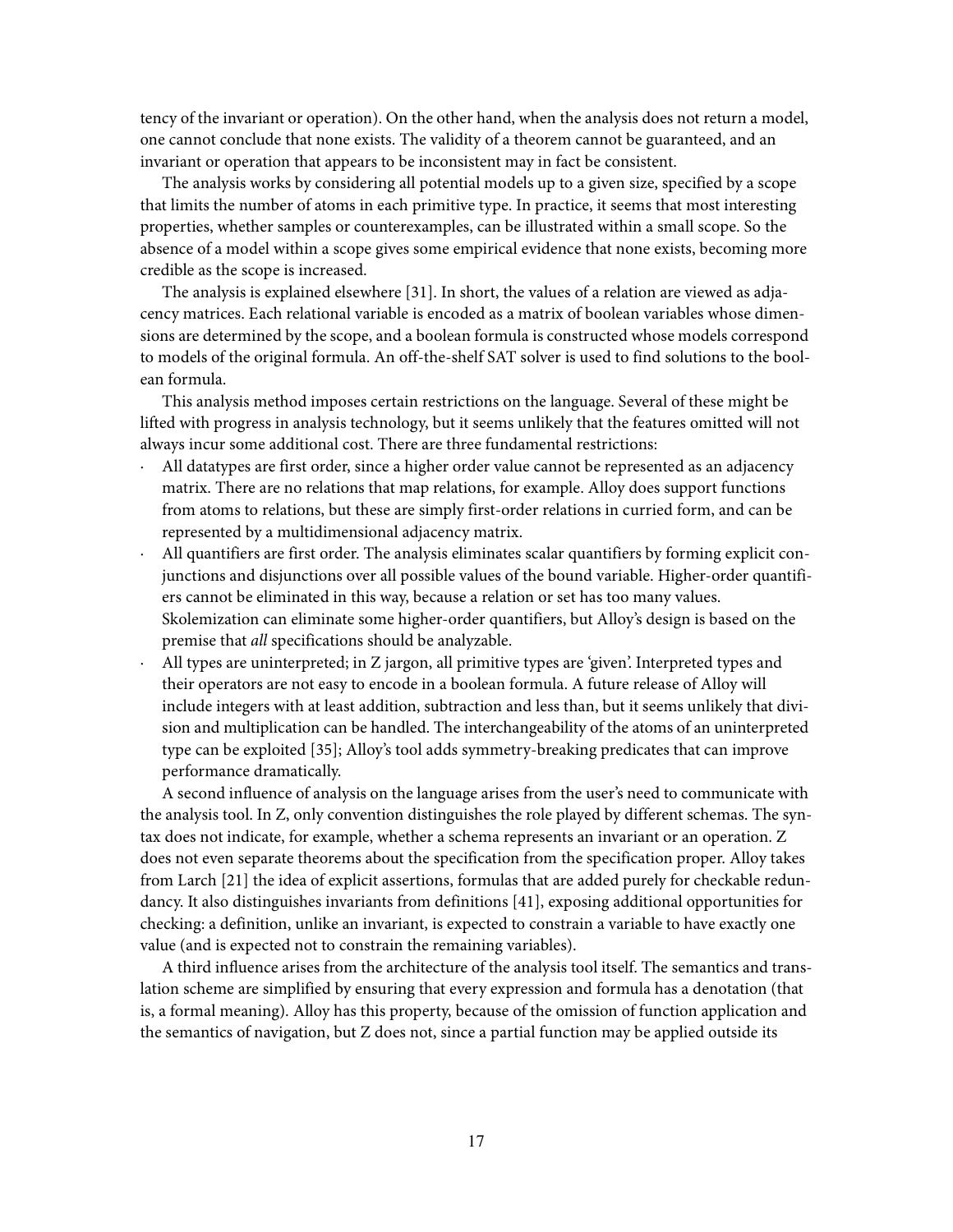domain. A more subtle issue is *scope monotonicity*. Alloy is designed so that whenever a formula has a model within a given scope, that model belongs also to any larger scope. This allows the tool to fix the size of the primitive types for a particular run, rather than considering all sizes smaller than the scope permits. To enable this, Alloy does not allow explicit reference to the sets that denote primitive types, so one cannot, for example, write a formula constraining a type to have exactly two atoms; in fact, types are implicit and are never named at all.

## **5.3 Set-Based Syntax**

Z, although semantically founded on sets, gives better syntactic support to relations. Alloy includes some syntactic features (adapted from the syntax of informal notations) that make it easier to write models in terms of sets.

Relational operators are powerful and allow some constraints to be written far more succinctly than with quantifiers and set operators. The formula

*no (parent* & *Id)*

for example, says that no file system object is its own parent, by declaring to be empty the intersection of the *parent* relation and the identity relation that maps an object to itself. But formulas based on sets tend to be easier to read and write, and many would prefer

*no p | p.parent = p*

perhaps because its structure is closer to natural language.

Relational operators are rarely found in the informal notations. Some graphical notations allow a relation to be constrained to be a subset of another, or disjoint from it, but none of the textual constraint languages provides a union operator on relations. Two features of these informal notations support a style of specification in which sets rather than relations predominate, and have been incorporated into Alloy.

The first is the ability to give the domain and range of a relation as part of its declaration. In Alloy, the declarations

*partition File, Dir : Object parent : Object -> Dir?*

introduce files and directories as disjoint subsets of the set of file system objects, and a relation that maps objects to their parent directories. The question mark in the second declaration indicates that each object has at most one parent.

Z does not allow a set to be declared and then used in the declaration of a relation in this way. One would have to add explicit constraints: that *File* and *Dir* partition *Object*, and that the range of *parent* is a subset of *Dir* (or that *parent* is an element of the set of partial functions from *Dir* to *Object*, which looks like an additional declaration). The most serious consequence of this limitation of Z's scoping rules is that it is not possible to transcribe an object model diagram directly into a sequence of declarations. It is especially unfortunate that properties of a relation that could otherwise have been expressed 'above the line' must be expressed below it. For example, the declaration

```
name : Dir -> Name!
```
says that every directory has exactly one name; in Z, one could declare the relation as functional, but not as total (since it is not total over *Object*).

The second feature is the 'navigation' syntax for relational image. Assume three additional dec-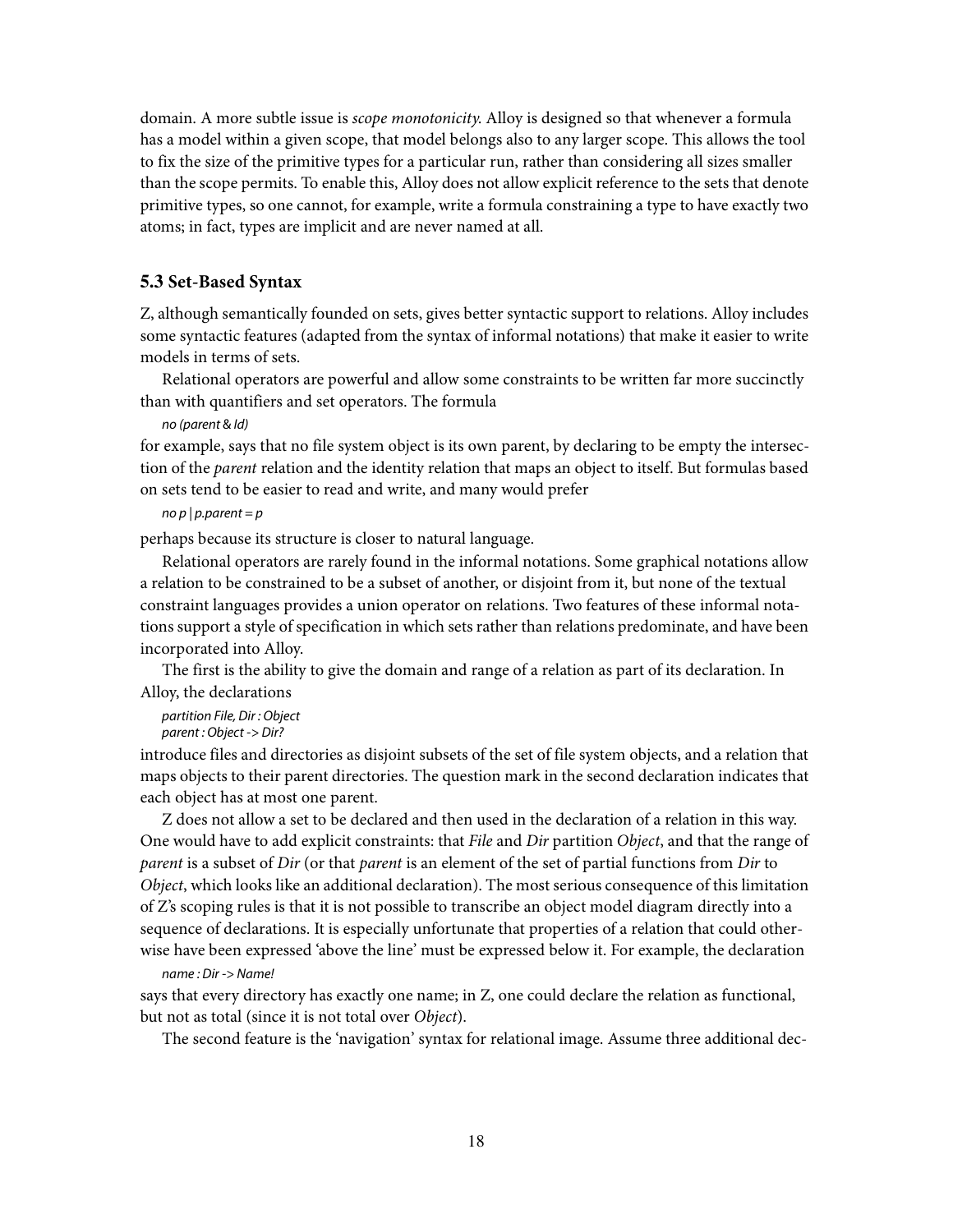#### larations

*Current : Dir! Superuser: User! owner : Object -> User!*

which introduce a current directory, a superuser, and a relation that maps each object to the user that owns it. The navigation expression *Current.owner* denotes the owner of the current directory; *Superuser.~owner* denotes the objects owned by the superuser; *Current.parent.owner* denotes the owner of the parent directory of the current directory; *Current.\*parent* denotes the objects obtained by following *parent* zero or more times from the current directory, namely all its ancestors; *Current.\*parent - Superuser.~owner* denotes the ancestors of the current directory not owned by the superuser; *(Current.\*parent - Superuser.~owner).owner* denotes the owners of these objects; and so on.

A navigation operator already exists in Z: it is simply relational image. What makes navigation convenient in Alloy, however, is the type system, which treats scalars as singleton sets. No set braces are needed to lift a scalar to a set; the owner of the current directory is written *Current.owner* and not *{Current}.owner*. This is not a type coercion; there is no scalar type in Alloy. By providing only the navigation operator, and no function application, Alloy sidesteps the partial function problem: every expression denotes some set, there is no need for a notion of undefinedness or a null value, and formulas need not be guarded.

The 'multiplicity' syntax in Alloy is the same scheme used in all informal notations. There is a collection of multiplicity symbols; in Alloy,  $*($  (zero or more),  $+($  for one or more),  $:($  (exactly one), and ? (zero or one). Each relation may be marked with a symbol on each end; omission is equivalent to \*. For symbols *m* and *n*, a relation declared as *S m* -> *T n* maps each atom in the set *S* to *n* atoms in the set *T*, and maps *m* atoms in *S* to each atom in *T*. This is more systematic than the scheme used in Z, and works well in diagrams too. Alloy goes a step further than current informal notations, and uses the same symbols to qualify sets: *S!* denotes a scalar, *S?* an 'option', and *S+* a non-empty set.

## **5.4 Mutability**

Z provides no explicit syntactic support for mutability constraints, beyond the delta/xi conventions. Alloy incorporates mutability notions from informal notations, and gives them a precise and abstract semantics.

In some informal object model notations, one can declare a classification of objects to be static (meaning that a given object cannot be reclassified during its lifetime), and can specify in what ways a relation can change. Formal notations such as Z tend not to support such notions explicitly. Alloy uses a single keyword – *static* – to mark a set as a static classification, and to mark a relation as immutable in one direction or another. This concept of relation mutability has a simple abstract semantics, but can also be used to describe an implementation.

In a file system model, for example, the relation *link* from an alias to the object it points to might be declared to be static (in the direction from alias to object):

#### *link: Alias -> static Object*

This would imply that which object an alias points to cannot be changed, although aliases can be created and destroyed: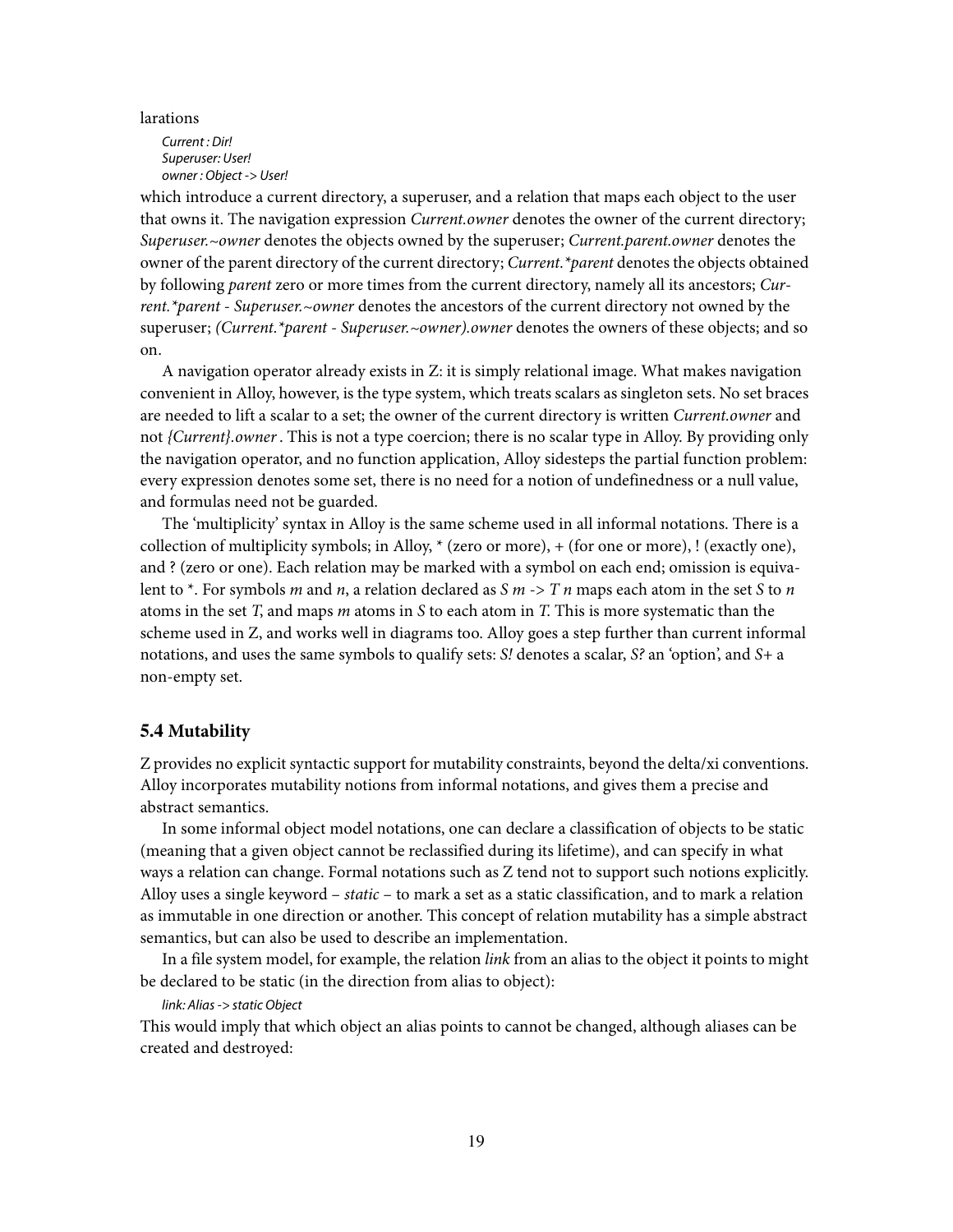#### *all a: Alias & Alias' | a.link = a.link'*

In an implementation, one might exploit this by making aliases immutable. But the declaration of *link* makes no such commitment; there is no requirement even that the relation be implemented as a field of an alias object.

In Z, every component declared in a state schema will have a primed counterpart in an operation. If the component is fixed, and one wants to use the same name in the pre- and post-state, the component must be given a global scope, compromising the modularity of the specification. Alloy therefore allows a set component to be declared as *fixed*, and the name of such a set cannot be primed.

#### **5.5 Lexical Issues**

A criticism of Z's dependence on LaTeX [\[45\]](#page-29-6), and its use of special symbols and Greek letters, risks sounding philistine and mundane (and mean-spirited, since Z specifications are so visually attractive). But the issue is important in practice, and it is tricker to design a neat ASCII notation than one might imagine.

Standard formatting of Z requires typographic symbols not found even in commercial mathematical faces (such as Adobe's Mathematical Pi). Although a 'horizontal form' has been defined that does not need boxes, it is rarely used for an entire specification. Consequently, it is a burden to produce a Z specification that does not look amateurish without the aid of LaTeX. Many Z tools, including the indispensable FuZZ type checker, take only LaTeX source code as input.

The negative consequences of tying Z to LaTeX have not been sufficiently appreciated. Perhaps more than any other factor, this has limited the adoption of Z beyond circles in which LaTeX is the formatting tool of choice. A Z specifier who uses industry-standard tools (such as Word and PowerPoint) cannot easily include Z in documents. Specifications cannot be easily communicated by email, and they cannot be incorporated as annotations in code. Even in academia there is a serious problem: Z cannot be taught without also teaching the use of LaTeX, which can present bigger hurdles to novices than Z itself.

Alloy is a plain ASCII notation. Many operators use only a single keystroke: + and &, for example, stand for union and intersection. The rest use at most two, and are familiar from programming languages: &&, for example, stands for conjunction, and -> is used to construct relation types. There are only 19 reserved words.

## <span id="page-19-0"></span>**6 Experience & Evaluation**

Alloy has been in use for about two years. It has been applied in the Software Design Group at MIT in a variety of small projects, including: the analysis of a resource discovery system [43]; the design of an air-traffic control system component [[65](#page-30-3)]; and (with Kevin Sullivan) the reformulation of some essential properties of Microsoft COM's query interface mechanism [37]. To allow a direct comparison of Alloy to UML, the core metamodel of UML [[62](#page-30-5)] itself was translated from OCL to Alloy; the resulting Alloy specification [61] is shorter and simpler, and was shown to be consistent using Alloy's automatic analysis. Alloy is currently being evaluated in a variety of other applications: to security (describing the organization of domains and trust relationships); to software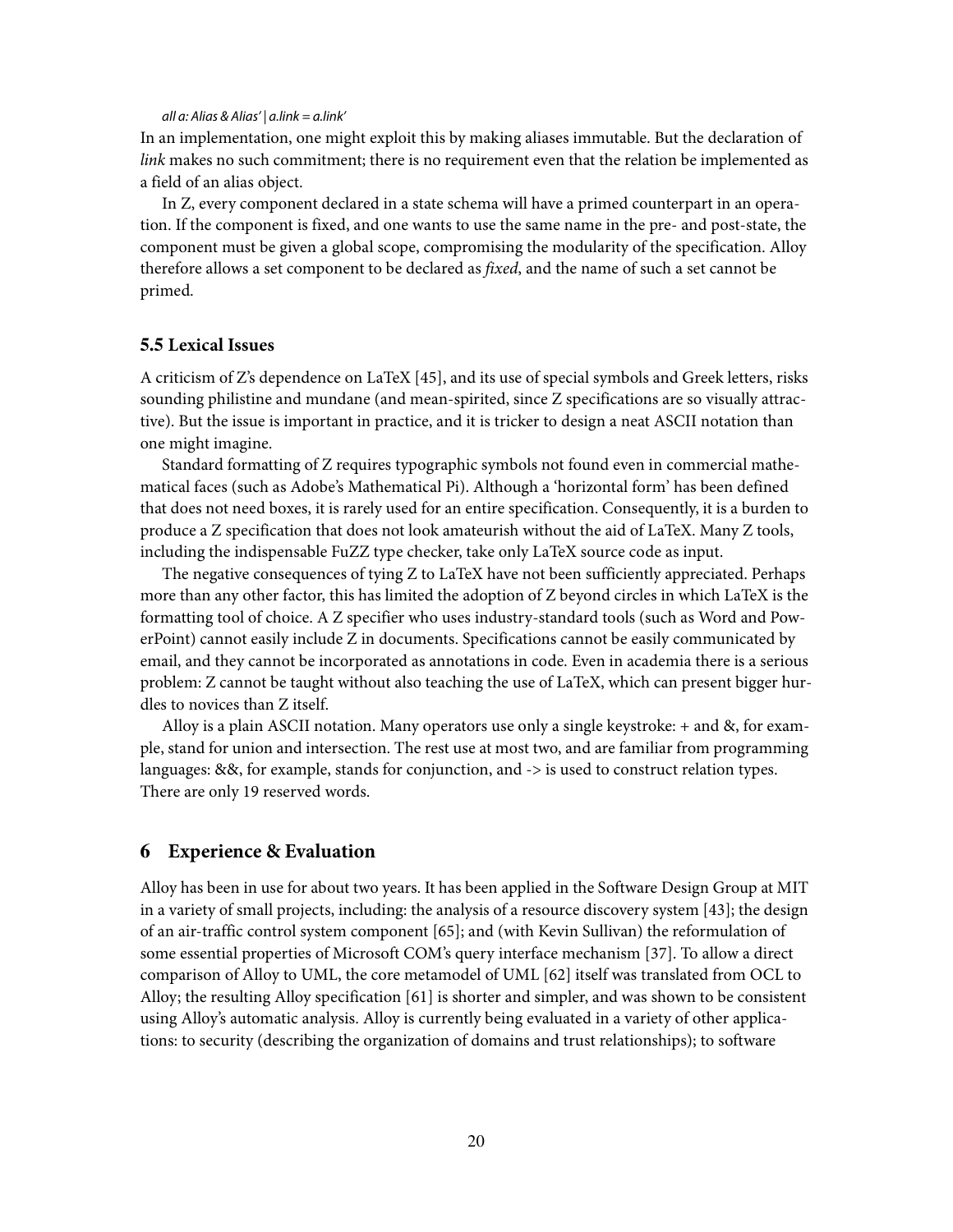architecture (describing legal configurations); and to the analysis of code [38].

Alloy has been taught in courses at about ten universities, usually along with two or three other notations and their analysis tools. Its graphical notation and a slight variant of the textual notation has been adopted in the undergraduate software engineering class at MIT [\[46](#page-29-3)].

No formal evaluation has been performed. Novices appear to have had little difficulty in learning the notation; a week generally suffices for an undergraduate with a basic grounding in discrete mathematics. The availability of an interactive tool, especially with visualization of instances (only recently added), seems to make a big difference. It gives immediate, concrete feedback, and lends to specification some of the emotional appeal of programming.

## **6.1 Language Design Faults**

A number of deficiencies of the language have become apparent, a few from the comments of users, but mostly from the experience of the author and his research group in constructing the analysis tool and in developing Alloy models. Some are faults of language design that can be easily remedied: the omission of a *let* construct, for example, and minor differences in syntax between state declarations and bound variable declarations (the latter not supporting the *disjoint* keyword, for example).

Some deficiencies are omissions that were motivated by simplicity but appear to have been misguided. The two most significant are the requirement that indexed relations appearing in expressions be indexed by variables (which often calls for an additional spurious quantifier), which can be remedied with a slight change of semantics, and the omission of relational operators. When an expression of the form  $e^*(p+q)$  is needed, the lack of relational union forces definition of an additional relational variable. Although the set-based style works well for writing state invariants, it is less well suited to operations. In Z, the last two constraints of the *NewDirEntries* operation (Figure 1) would be written more succinctly as a single relational formula:

*entries' = entries + {d -> e}*

The notion of domains, and the inability to quantify directly over types (rather than domains), creates problems. It exacerbates the frame problem. In the same operation, the formula

*all x: Dir - d | x.entries' = x.entries*

does not constrain the value of *entries'* outside the domain *Dir*, and one must therefore add the frame condition

#### *Dir' = Dir*

(whose omission was detected by checking the assertion *EntriesCreated*)*.* It also forces mention of post-state sets in argument declarations, which is unnatural (although perhaps logical). One can always cirumvent this problem by introducing a fixed domain representing the set, although this is not in the spirit of the language.

The need for frame conditions in operations is a constant annoyance. One might include a keyword to say that all unmentioned state components are to be regarded as unchanged. But the design of such a feature is fraught with difficulties. It exposes further distinctions between definitions and invariants, since one often wants to describe an operation in terms of defined components, or to leave the defined components to take on the value determined by the definition. The Catalysis syntax *new\*D* for *D' - D* might be a nice addition. It may also make sense to treat an expression of the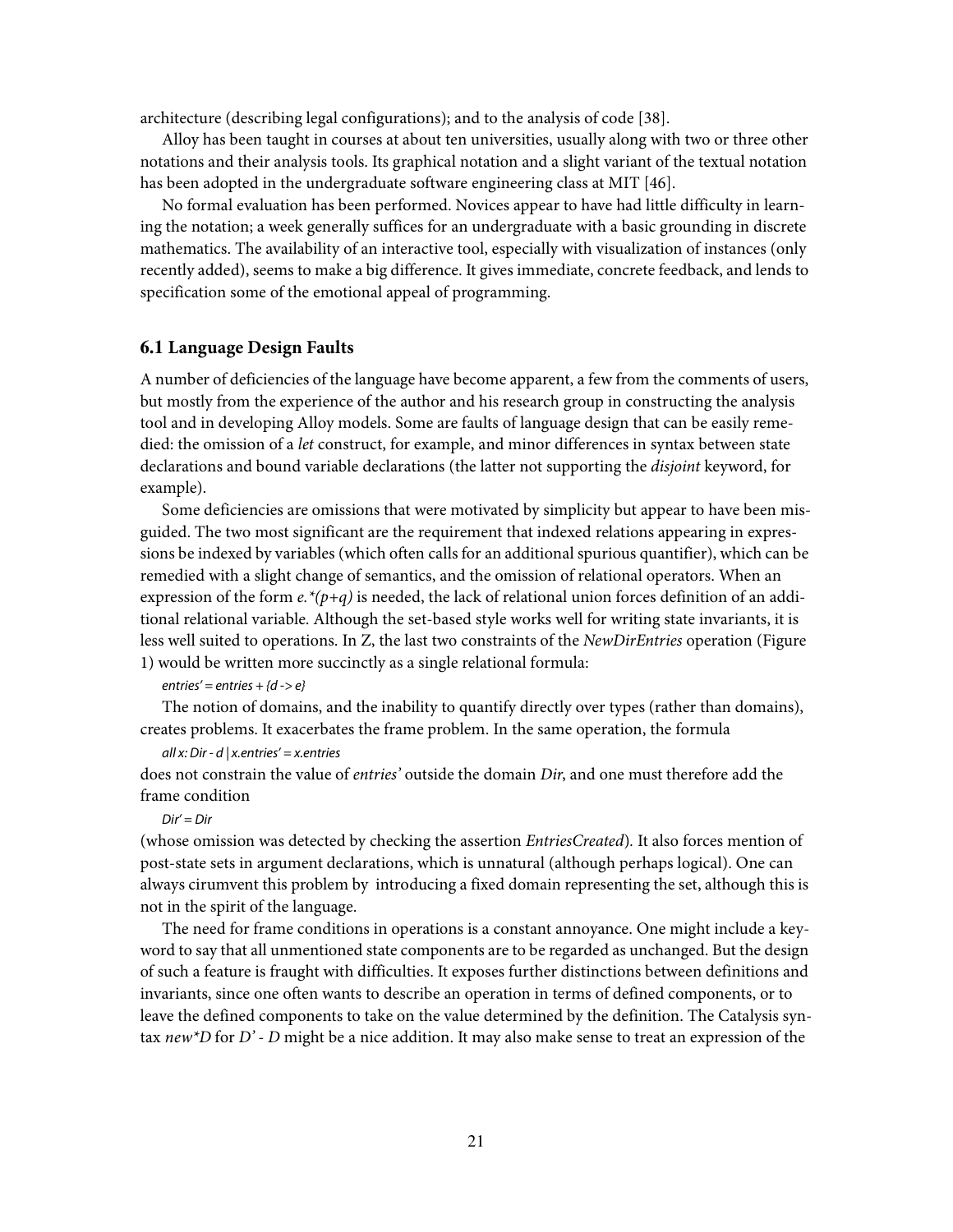form *a.r*, where *a* is a newly created atom and *r* is a right-static relation, as short for *a.r'*; in the *Create* operation of the file system example, *e.contents* would then refer to the contents of the new entry *e* after execution.

Alloy does not allow a set to be declared as a subset of two sets. Because the graphical notation is constrained by the syntax of the textual declarations (to allow direct transcription), this means that 'multiple inheritance' cannot be shown in the diagram. This is a nuisance, and could be remedied by allowing declarations to use arbitrary expressions on the right-hand side.

#### **6.2 Extending Expressiveness**

As progress is made in the analysis underlying Alloy, it should be possible to extend the notation with some desirable features. The most commonly requested are: integers (with at least addition, subtraction, comparison and set cardinality); sequence components (which can usually be simulated with an explicit ordering relation); recursively defined constraints; and sequencing of operations.

Sequencing of operations present more of a language design challenge than a tractability problem. Following Z, one could take the formula *op1 ; op2* to be short for

#### *some s: State | op1(pre,s)* && *op2(s,post)*

but this calls for a higher-order quantifier (since *State* is a placeholder here for the actual state components, which are relational). In most cases, such as checking an assertion of the form

#### *op1 ; op2 -> property(pre,post)*

the quantifier can be skolemized away. It might therefore be best to allow higher-order quantifiers in the language, but to regard specifications in which they cannot be eliminated as ill-formed.

#### **6.3 Structuring**

Alloy's paragraph structuring has proven to be easy for novices to grasp and a good basis for tool support. But it has serious deficiencies, from the point of view of both user and tool developer. First, despite the ability to separate constraints into distinct paragraphs (and to have multiple state paragraphs, a syntactic convenience permitted by the Alloy tool), the incremental construction of a model is not adequately reflected in its structure. Second, it is not possible to reuse specification fragments in different contexts: one cannot, for example, define a tree generically. Some of the most basic structures are the trickiest to describe (try to define an acyclic, undirected graph, for example), and a burden that could be lifted from the specifier with an appropriate library mechanism.

Handling primed variables adds a surprising amount of complexity to Alloy's tool. Partly this is due to the automatic importation of invariants, and the provision of fixed components; the tool determines, for example, whether an assertion mentions post-state variables, and if so, introduces the appropriate invariants. (Incidentally, one motivation for this mechanism was to eliminate a complication of explicit imports: the need to resolve multiple declarations of the same component.) But it arises also in the need to apply renamings, when obtaining an invariant in primed form, and in the ad hoc nature of the code that organizes the results of an analysis into pre- and post-state components.

The notion of decoration, inherent in the schema calculus, lies at the root of these problems. It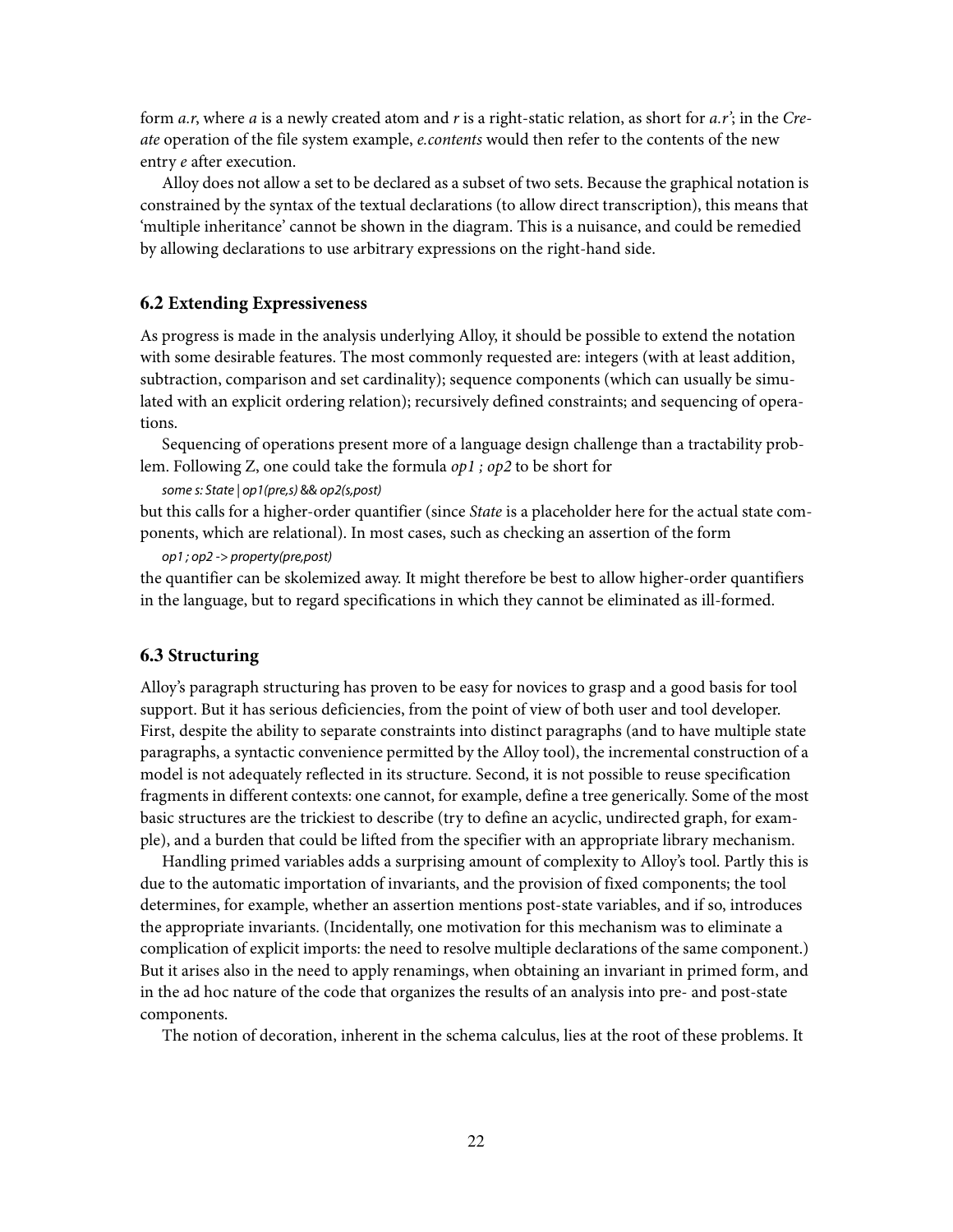would be more intuitive to regard an operation as a constraint over two structures, *pre* and *post* say, of the same type. Flattening these into a single structure, with elements of the latter marked by primes, brings succinctness and a certain simplicity to the expression of operations, but it makes it much harder to organize a tool systematically, and to provide clean composition mechanisms.

## <span id="page-22-1"></span>**6.4 Attributes and Aggregation**

Like Z and most other formal notations, Alloy makes no distinction between attributes and relations. Most informal notations, such as UML, use a different syntax for attributes, and sometimes even a different semantics; OCL, for example, uses null values for attributes but not for relations that map an object to zero or one objects.

Whether attributes deserve some special treatment is unclear. Certainly they matter when describing the details of a data model, but for the kind of structural modelling to which Alloy has been applied, where the focus on global structural properties, it is usually better either to omit attributes (because they are not significant), or promote them to the same level as other relations. In the file system example (Figure 1), it seems unnatural to treat the *name* relation as any less significant than the others; many complications in such a system are about naming, after all. For the same reason, the lack of integers in Alloy is not as serious as one might expect, since constraints involving integers are usually of secondary importance.

Aggregation is a thorny issue, and a subject of endless debate (and confusion). It may be useful at the implementation level, but it has no clear application in abstract models (and is therefore shunned by many authors, eg [[13](#page-27-0), [15\]](#page-28-4)). Moreover, most attempts to give a semantics to aggregation result in a notion of immutability or lack of sharing which are easily expressed directly.

## <span id="page-22-0"></span>**7 Related Work**

## <span id="page-22-2"></span>**7.1 UML's Object Constraint Language**

The Object Constraint Language [[63](#page-30-0)] of UML was designed with many of the same goals as Alloy. In some respects it is more expressive than Alloy: it has integer and string datatypes, and sequences. It does not have transitive closure, however, and the attempt to form closures using operations (as used repeatedly in the UML metamodel [\[62\]](#page-30-5)) is not well founded. Indeed, the reason for including closure is that it is known not to be expressible in first-order logic.

Giving OCL a semantics is likely to be challenging, because of its rather elaborate type system (which has been shown to admit Russell's paradox [\[5\]](#page-27-3)), implicit coercions, inheritance, and iteration construct. Progress has been made for a subset [23, [51\]](#page-29-7), but it remains to be seen whether the entire language can be defined cleanly without significant change.

The syntax of OCL has been criticized – eg, by the authors of Catalysis [\[13](#page-27-0)], who propose a variant similar to Alloy – for being hard to read and write. OCL's expressions are stacked in the style of Smalltalk, which makes it hard to see the scope of quantified variables. Navigations are applied to atoms and not sets of atoms, although there is a *collect* operation that maps a function over a set. Attributes, which are treated no differently from relations in Alloy, are partial functions in OCL, and result in expressions with undefined value.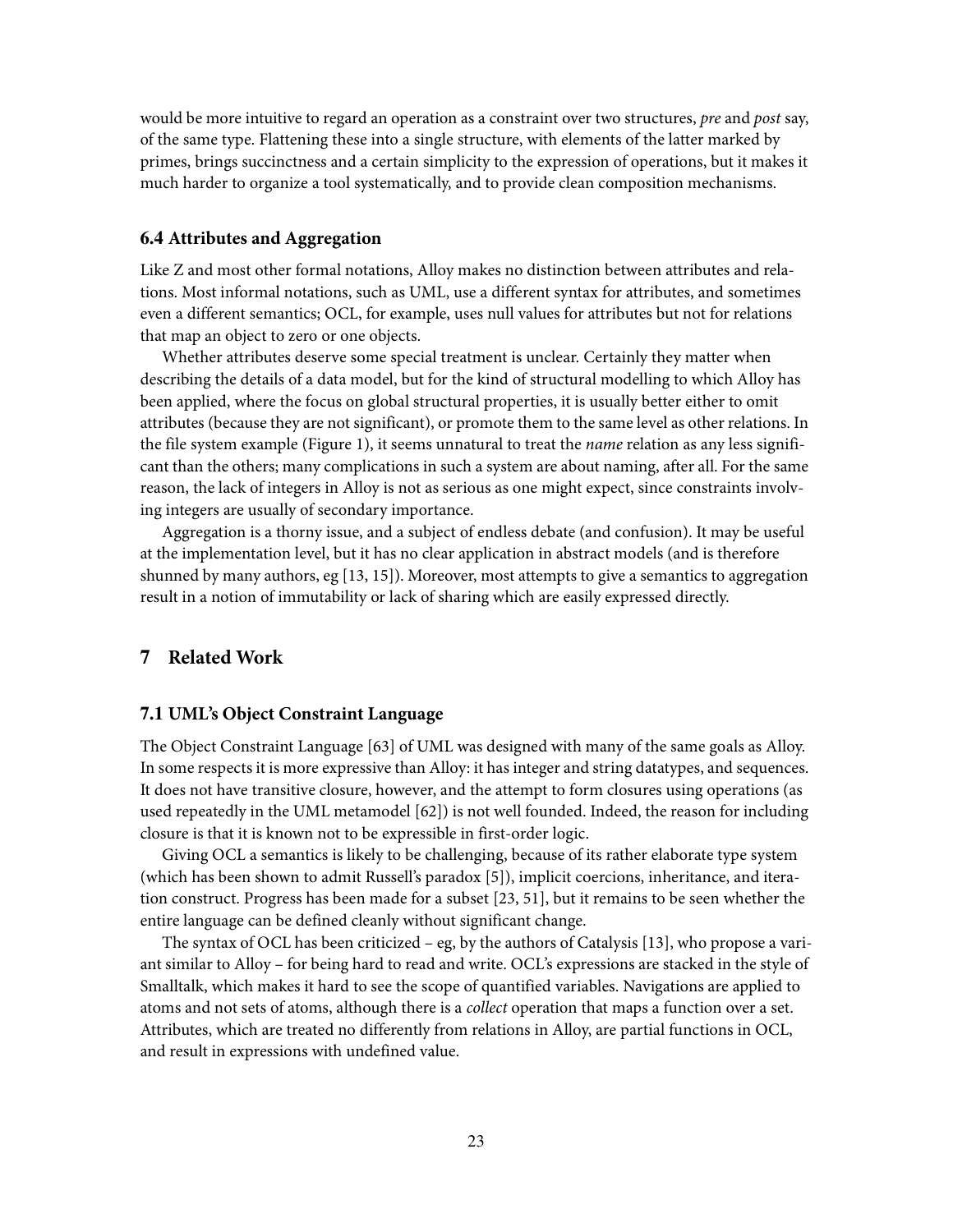As an example of an OCL constraint, suppose we want to say that nobody gives a dog the name of a child or friend. In Alloy, we might write

*all p: Person | all d: p.pets* & *Dog | d.name !in (p.children + p.friends).name*

which can be read 'for all persons *p*, and for all *d* that are pets of *p* and dogs, *d*'s name is not in the set of names of *p*'s children and friends', or, making even more use of the ability to navigate from sets,

*all p: Person | no (p.pets* & *Dog).name* & *(p.children + p.friends).name* In OCL, this statement might be written:

*Person*

*self.pets->select (d | d.oclKindOf(Dog))*

*->forall(d | not (self.children->union(self.friends)->collect(q | q.name))->includes(d.name)*

What makes this harder to read is the use of unary rather than binary operators, thus breaking the symmetry of terms such as *p.children + p.friends*; the distinction between types and sets, which forces the use of the special *oclKindOf* operator, and prevents use of the type *Dog* as an expression; and the definition of navigation in terms of scalars rather than sets, which adds two unnecessary quantifiers, *forall* and *collect*.

(This example is taken from a constraint in the metamodel of UML [\[62](#page-30-5), Foundation Package: Core, Classifier, Rule 4] that reads: 'The name of an attribute [of a Classifier] may not be the same as the name of an opposite AssociationEnd or a ModelElement contained in the Classifier'. Further comparisons of OCL and Alloy formulations of UML metamodel constraints are given in [61]).

Alloy's notion of static relations formalizes the 'frozen' annotation of UML (which like many diagrammatic features in UML, seems to be available only in graphical form and not in OCL). Attention to mutability properties during modelling is well rewarded; not only does it often expose subtle problems, but it also provides a grounding for investigating where immutable datatypes may be used in the implementation. This is why mutability is treated as vital in Alloy, and not as a refinement.

## **7.2 Z Variants**

Developers of several tools for Z, such as ZTC [\[64\]](#page-30-6), have found the need for an ASCII version of the syntax. These tend to follow the layout of Z closely, which makes them sit more comfortably in an environment that also supports standard typeset Z, obtained from LaTeX input. A bijection from *A* to *B*, for example, might be denoted *A >->> B*, compared to *A! -> B!* in Alloy. In my experience (with NP, a predecessor of Alloy [[30](#page-28-1),[34](#page-29-1)]), the desire to show the more attractive, typeset version of the notation in publications undermines the ASCII form. Typing even a few extra keystrokes is also surprisingly annoying; this is why, for example, the relation type constructor is -> in Alloy, and not  $\langle \rangle$  (as in NP), which is more compatible with Z.

Richard Botting has invented an ASCII syntax for mathematics, and has transcribed into it a variety of mathematical theories relevant to software [[6](#page-27-5)].

Most theorem provers for Z (such as Z/EVES [[11](#page-27-4)]) extend the language to distinguish theorems from the specification proper. The idea of including redundant assertions to a specification goes back at least to Larch [\[21](#page-28-2)]. Many specification languages impose more structure than Z: VDM, for example, distinguishes invariants (and splits operations into pre- and post-conditions). The difference between definitions and invariants (discussed at length in [\[41\]](#page-29-5)) is recognized by fewer lan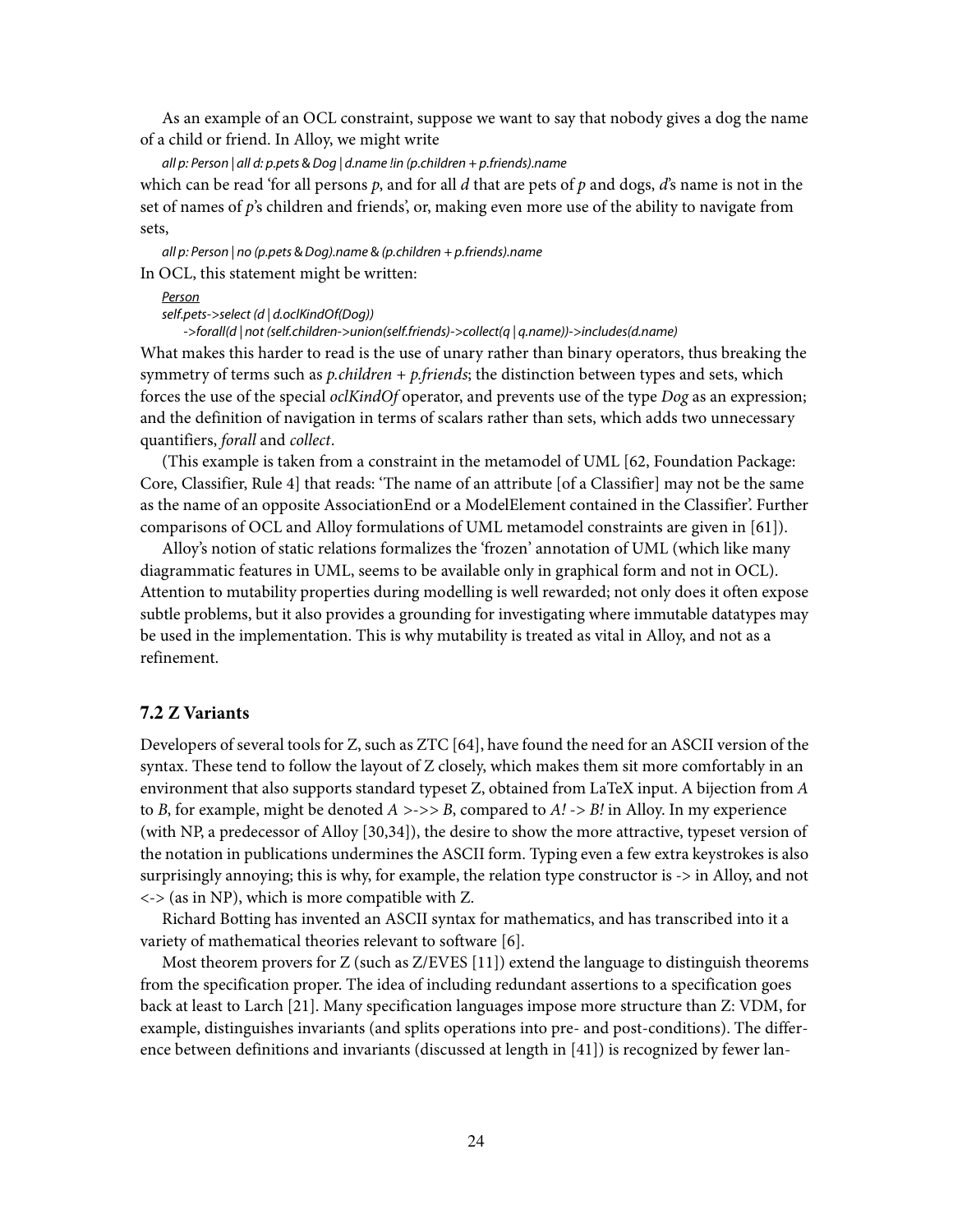guages. Oddly, the notion is present in UML's graphical notation (in derived relations), but not in OCL.

#### **7.3 Semantic Data Models**

The fundamental idea of object modelling—namely constructing models of state in which object identity plays a central role—originates in the semantic data models developed in the context of databases [\[29,](#page-28-9)[49\]](#page-29-8). One of the earliest and best known is Chen's entity-relationship model [\[10\]](#page-27-8); it was followed by more elaborate and sophisticated models, such as SDM [\[25\]](#page-28-8) and DAPLEX [[56](#page-30-7)]. Abiteboul and Hull formalized many of the notions present in these models in their IFO model [\[1](#page-27-9)]. These models do not include a full first-order logic, so they are not as expressive as Alloy or OCL.

The insight that a semantic data model is a better starting point for object-oriented development than a model in which objects have methods and fields is due to OMT [[52](#page-30-4)]. Alloy's attempt to give an entirely abstract, implementation-free semantics to object models is in line with OMT's advocacy of 'analysis models' that capture problem properties without preempting later development decisions.

#### **7.4 Formalizing Object Models**

Several recent object-oriented methods have used ideas from formal specification, most often Z, to bring rigour to and extend the expressiveness of object models. Like Alloy, Fusion [8] views the object model as an invariant on the state, and allows transitions to be expressed as global operations. It does not have a formal constraint language. Syntropy [\[9](#page-27-2)] introduced the notion of navigation expressions, adopted later by UML, and although not formal, addresses carefully many issues treated superficially in UML (such as the meaning of aggregation). Catalysis [\[13](#page-27-0)] embodies a variant of UML, with a cleaner syntax and a semantics based on sets, similar to Alloy.

Several schemes have been devised to translate object models to formal specifications, both as an exercise to expose semantic issues, and as a means of obtaining an analyzable model. Larch is a popular target because its Shared Language provides a mathematical foundation that is not biased towards any style of specification structuring [\[4,](#page-27-6)[5](#page-27-3), 23]. Bickford and Guaspari's translation [[5\]](#page-27-3) addresses many of the complexities of UML, including subtyping and contexts. Their work also exposes a number of serious flaws in the definition of UML.

Z is another popular target, because its built-in datatypes – sets and relations – are a closer fit than the operators of an algebraic language, and allow a more direct translation. UML classes are usually represented in Z with schema types [[16](#page-28-5), [17\]](#page-28-6), following the object-oriented style of [\[22\]](#page-28-7). More recently, work has begun on a formalization of UML in which semantic functions are defined in Z [\[14\]](#page-27-7).

## **7.5 Visual Logic**

Visual formalisms for set theory and logic have a long history. Most well known are Venn diagrams and Euler circles. In a Venn diagram, a set is shown as a closed contour, the region inside the contour representing the contents of the set. All set terms are shown by overlapping the contours in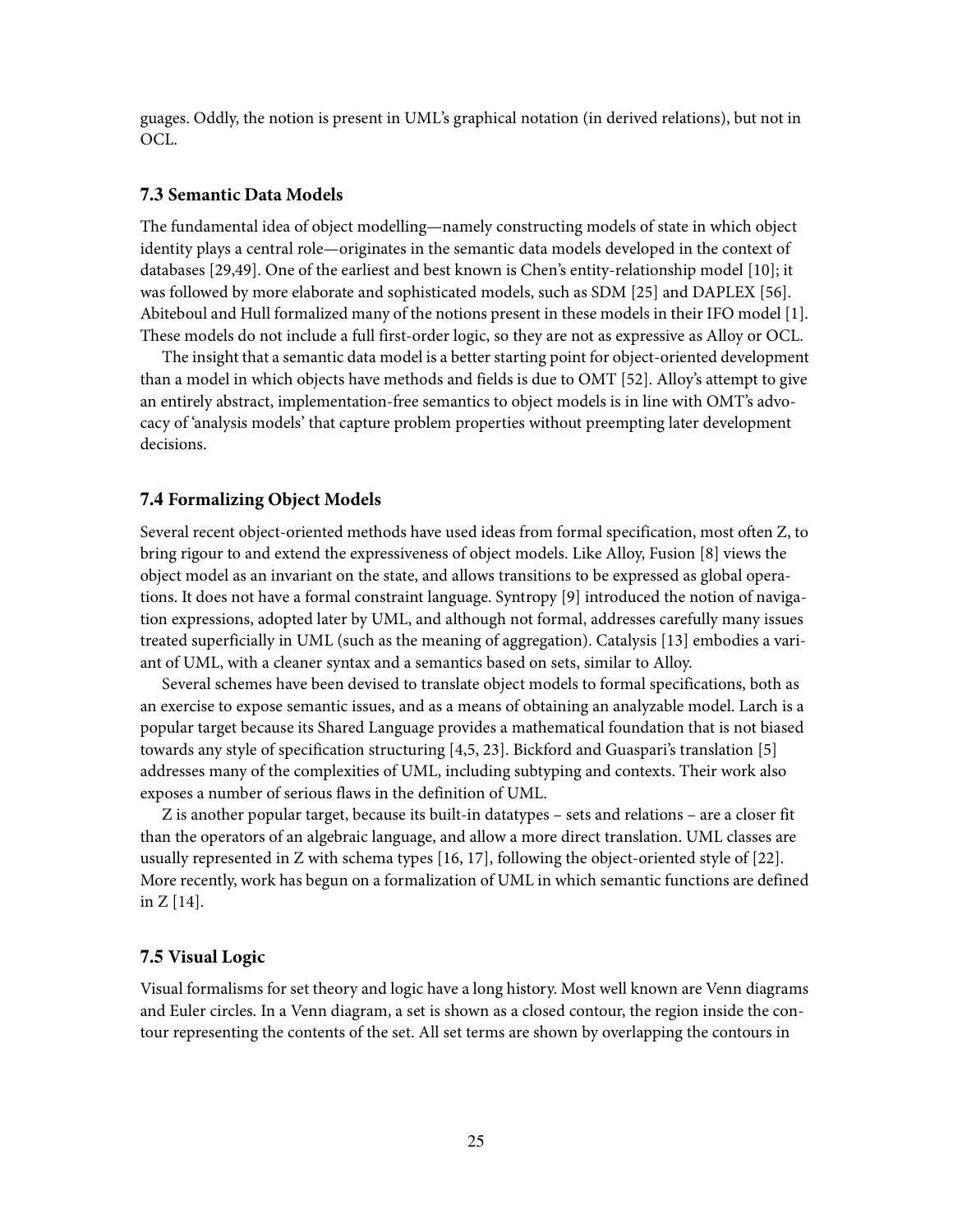every combination; one then indicates which regions are empty and which are non-empty. When there are than a few sets, a Venn diagram is too hard to draw. Euler's scheme overcomes this problem by allowing overlappings to be omitted, and interpreting missing regions as empty sets. Harel's higraphs [\[26\]](#page-28-10) are Euler circles superimposed with arrows between sets to indicate binary relations; his statecharts are higraphs in which the arrows represent transitions. The mathematician Charles Pierce developed a scheme for expressing logic diagrammatically. This work has been brought to the attention of computer scientists by Sowa, whose conceptual graphs [\[57\]](#page-30-8) are based on Pierce's diagrams. (Many of these diagrams are described in [\[24\]](#page-28-11).)

Given the advantages of graphical notations, it makes sense to try and express object model constraints visually. An extension of Pierce's diagrams have been developed for this purpose [18]. How well these approaches scale remains to be seen. Even drawing non-trivial object models as higraphs is difficult, and it may be that the 'classification hierarchy plus relations' style that has become almost universal represents the most that can be expressed conveniently in diagrammatic form.

## **7.6 Scalars and Partial Functions**

The idea of treating a scalar as a singleton set appears in Quine's set theory [\[50\]](#page-29-9) and in Tarski and Givant's relational reconstruction of set theory [[59](#page-30-9)]. Hehner proposed the idea of a *bunch*, a data structure just like a set but of the same type as its elements, as a practical device for simplifying notation [\[28\]](#page-28-12). In bunch theory, however, a bunch is used to represent non-deterministic choice of a scalar value; functions take scalars as arguments, and the meaning of application to a bunch is obtained by applying the function pointwise over the bunch elements [\[7\]](#page-27-10). A set that is actually used as a value in the computation would *not* be represented by a bunch.

Different specification languages have addressed the problem of partial functions in different ways. Roughly speaking, the common approaches are: to extend types with special values (such as 'null') to record the result of an out-of-domain application [\[55\]](#page-30-10); to assign a third logical value to the smallest subformula containing the bad application, and compute the value of the formula as a whole in an extended, three-valued logic [[42](#page-29-4)]; to regard all functions as total, and represent a partial function with an explicit domain outside of which the value of the function is unknown [[21,](#page-28-2)[20\]](#page-28-13); to treat the result of a bad application as well defined, but of unknown value [[3](#page-27-11),[60](#page-30-11)]; and to give the value *false* to the smallest subformula containing the bad application [48,44].

Each approach has its merits, and none is ideal. Alloy's approach likewise is no panacea, but works well for the task at hand. Its context differs from most of the existing approaches in two ways. First, Alloy has limited expressiveness; the lack of function values, in particular, makes the elimination of scalars viable. Second, where most languages have been designed for syntactic proof, and the choice of partial-function scheme has been based on which axioms and proof rules hold, Alloy is designed for semantic analysis. For this, it helps if every expression and formula has a known denotation (for a given binding of free variables) that ideally can be computed compositionally.

Alloy's scheme, in addition to this property, requires no special values or non-standard logic. It also minimizes the need for guards [\[54](#page-30-12)]. The statement that some object has the root object as its parent

*some o: Object | o.parent = Root* would require a guard in Z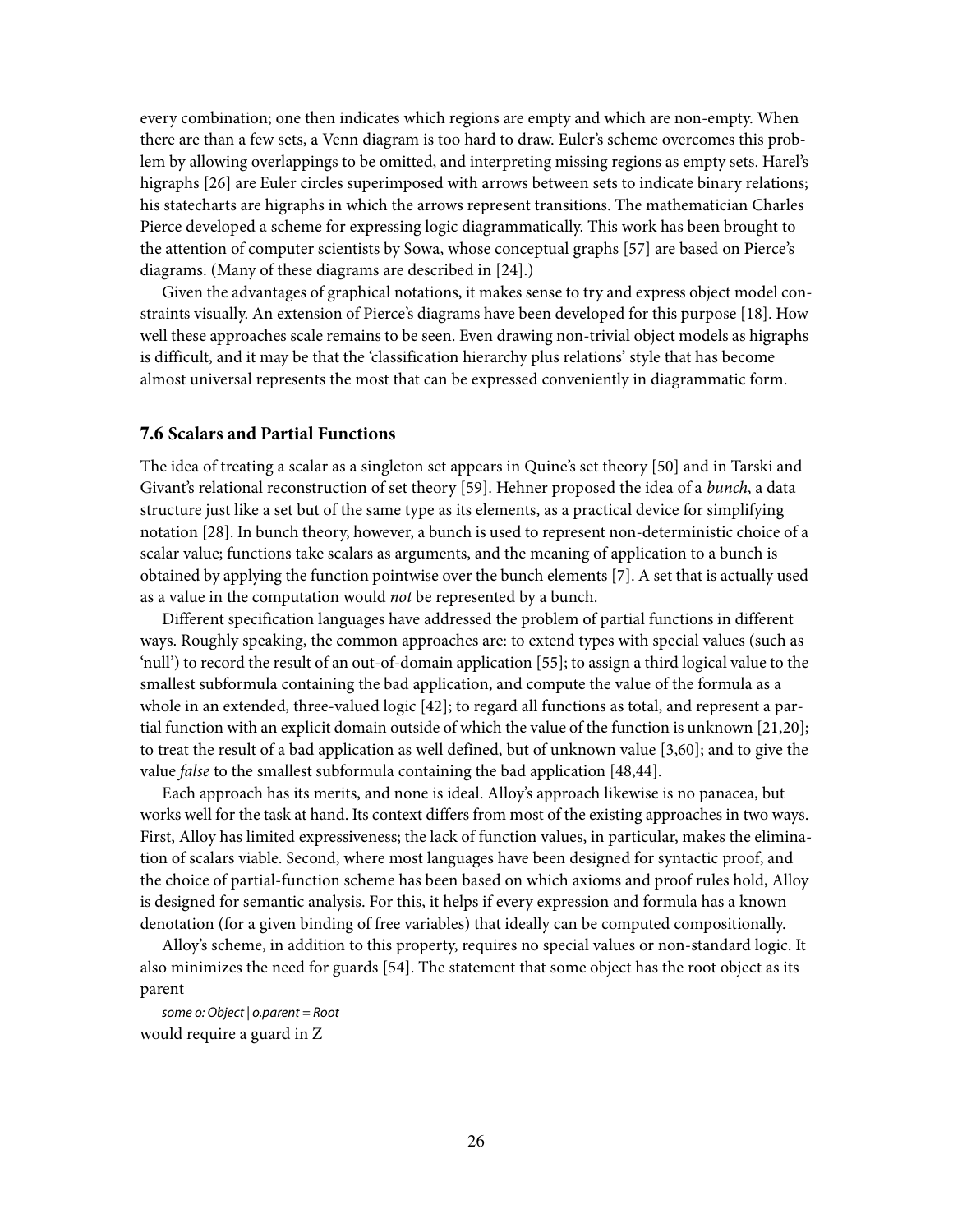#### *some o: Object | o in dom parent && o.parent = Root*

since the subformula *o.parent = Root* may be true for some value of *o* outside the domain of *parent*.

The last scheme mentioned above (assigning *false* to elementary formulas containing bad applications), used in Alloy's predecessor NP, has all these advantages too, but it has a nasty consequence. Because elementary formulas are given special treatment, *e1 != e2* is not in general equivalent to  $(le1 = e2)$ . The 3-valued logic approach does not have this problem, since the negation of the third logical value is itself.

## <span id="page-26-0"></span>**8 Conclusions**

Why yet another modelling language? A series of observations motivated the development of Alloy. First, that first-order logic with sets and relations goes a long way – a large class of structural models can be described in Z without higher-order features, and can thus be analyzed efficiently. Second, that the object models advocated for problem modelling and analysis (by OMT, Syntropy, Fusion, Catalysis, UML, etc) are at heart semantic data models, and are best given a relational semantics. Third, that these models and their associated textual annotation languages offer some convenient syntactic features missing from Z.

In its details, Alloy is not novel; indeed its aim is to combine familiar and well-tested ideas from existing notations. Alloy's contribution is to show how a practical modelling notation can be assembled from only a handful of features. A few auxiliary notions allow these features to be fitted together smoothly. The implicit typing of domains, for example, allows the hierarchies of object models to be given a straightforward Z-style semantics, without the need to declare given types. The treatment of scalars as singleton sets makes navigation expressions uniform, and avoids the complications of undefinedness or special null values. Alloy's kernel can be viewed as an attempt to capture the essence of object modelling, and gives a precise semantics to the full notation in a simple and straightforward way.

Concrete syntax has been given more attention in Alloy's design than is currently fashionable (at least in academic circles). No unfamiliar-looking operators are used; punctuation is minimal; and keywords are used sparingly. When in doubt, a construct has been omitted: Alloy has no attributes, no scalars, no set constants, and no tuples.

Despite its minimality – or perhaps because of it – Alloy has turned out to be a useful notation. Small notations are often easier to read and write, and always easier to implement. Much of Alloy's benefit, however, comes from its tool. The ability to experiment with a model, generate samples, and check properties, changes the very nature of modelling. It gives a sense of concrete progress, and exposes errors more rapidly and ruthlessly than an expert reader. Fortunately, in Alloy's design, the the demands of tool developer and specifier have been not only compatible but symbiotic.

Since the writing of this paper, a new version of Alloy [[36](#page-29-10)] has been developed that overcomes many of the flaws of the version described here.

## **Acknowledgments**

This paper benefited greatly from discussions about Alloy with Anthony Hall, Peter Henderson, Tony Hoare, Michael Jackson, Butler Lampson and Barbara Liskov, and from the comments of the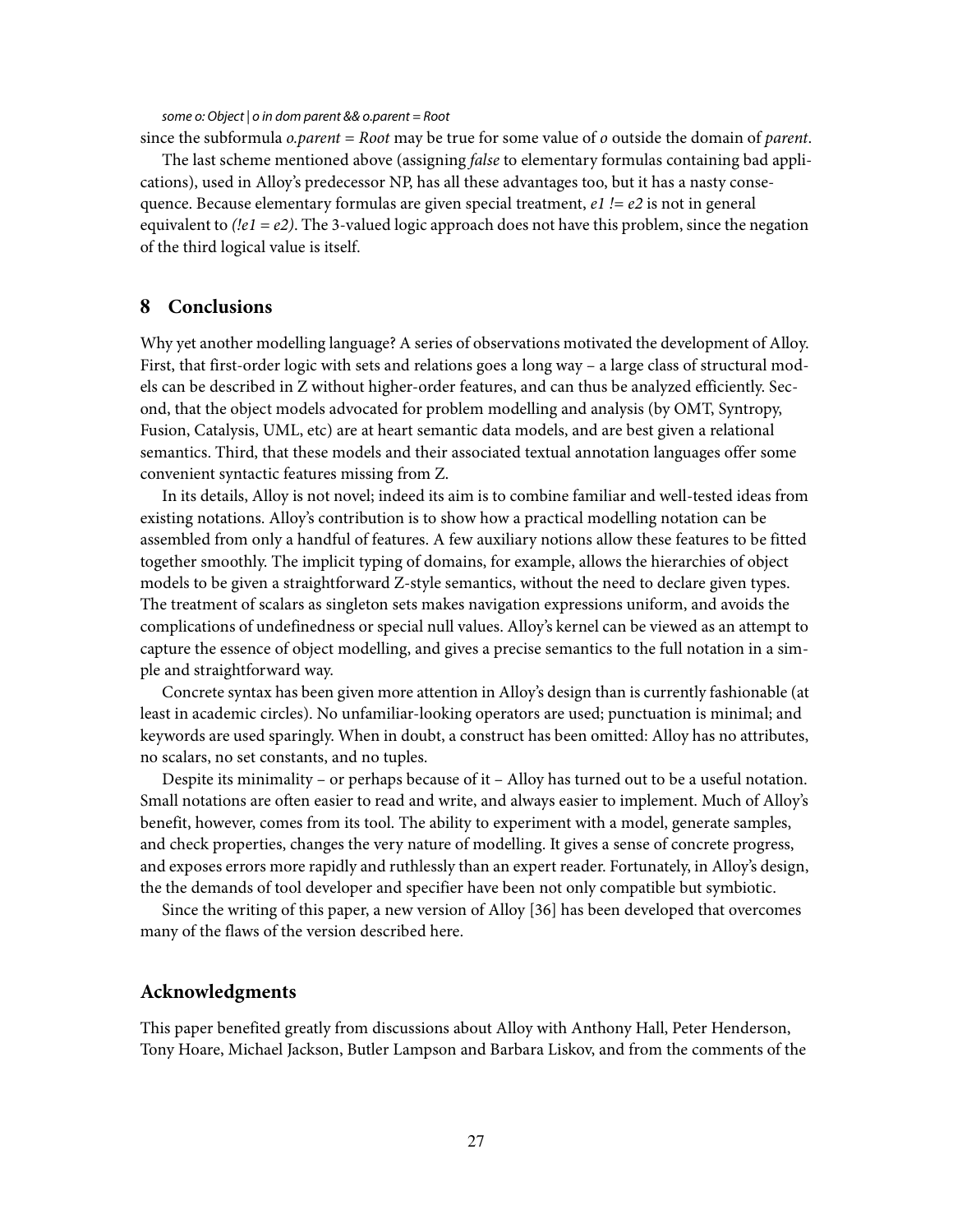anonymous reviewers. Ian Schechter, Ilya Shlyakhter and Manu Sridharan helped implement the Alloy tool. Many users of Alloy, especially Mandana Vaziri and Sarfraz Khurshid, contributed to my understanding of the language.

This research was funded by the National Science Foundation (under grant CCR-9523972), by the MIT Center for Innovation in Product Development (under NSF Cooperative Agreement Number EEC-9529140), by NASA Ames (under grant NAG2-1338), and by an endowment from Douglas and Pat Ross. The views expressed herein are the author's and are not endorsed by the sponsors.

## **References**

- <span id="page-27-9"></span>[1] Serge Abiteboul and Richard Hull. IFO: A Formal Semantic Database Model. *ACM Transactions on Database Systems*,Vol. 12, No. 4, December 1987, pp. 525–565.
- <span id="page-27-1"></span>[2] J.R. Abrial. Data Semantics. In J.W. Klimbie and K.L. Koffeman (eds.), *Data Base Management*. North Holland, 1974.
- <span id="page-27-11"></span>[3] R. Arthan. Undefinedness in Z: Issues for specification and proof. *CADE-13 Workshop on Mechanization of Partial Functions*, Rutgers University, New Brunswick, NJ, July 1996.
- <span id="page-27-6"></span>[4] Robert H. Bourdeau and Betty H.C. Cheng. A Formal Semantics for Object Model Diagrams. *IEEE Transactions on Software Engineering*, October 1995.
- <span id="page-27-3"></span>[5] Mark Bickford and David Guaspari. *Lightweight Analysis of UML*. TM-98-0036, Odyssey Research Associates, Ithaca, NY, November 1998.
- <span id="page-27-5"></span>[6] Richard Botting. *Maths in Ascii*. Poster. Joint Meeting of Southern California Chapter of Mathematical Association of America and Society for Industrial and Applied Mathematics (SIAM). Spring 1992. Text available at: http://www.csci.csusb.edu/dick/papers/rjb92b.discrete.
- <span id="page-27-10"></span>[7] A. Bunkenburg and J. M. Morris, A Theory of Bunches, Acta Informatica, to appear.
- [8] Derek Coleman, Patrick Arnold, Stephanie Bodoff, Chris Dollin, Helena Gilchrist, Fiona Hayes and Paul Jeremaes*. Object-Oriented Development: The Fusion Method*. Prentice Hall, 1994.
- <span id="page-27-2"></span>[9] Steve Cook and John Daniels. *Designing Object Systems: Object-Oriented Modelling with Syntropy*. Prentice Hall, 1994.
- <span id="page-27-8"></span>[10] Peter P. Chen. The Entity-Relationship Model—Toward a Unified View of Data. *ACM Transactions on Database Systems*, Vol. 1, No. 1, (1976), pp. 9–36.
- <span id="page-27-4"></span>[11] Dan Craigen, Irwin Meisels, and Mark Saaltink. Analysing Z Specifications with Z/EVES. In *Industrial-Strength Formal Methods in Practice*, J.P. Bowen and M.G. Hinchey (eds.), Springer Verlag, September 1999.
- [12] Craig A. Damon, Ralph Melton, Robert J. Allen, Elizabeth Bigelow, James M. Ivers and David Garlan. *Formalizing a Specification for Analysis: The HLA Ownership Properties*. Technical Report CMU-CS-99-126, School of Computer Science. Carnegie Mellon University, Pittsburgh, PA, April 1999.
- <span id="page-27-0"></span>[13] Desmond F. D'Souza and Alan Cameron Wills. *Objects, Components and Frameworks With Uml : The Catalysis Approach*. Addison-Wesley, 1998.
- <span id="page-27-7"></span>[14] A.S. Evans and A.N. Clark. Foundations of the unified modeling language. In *2nd Northern*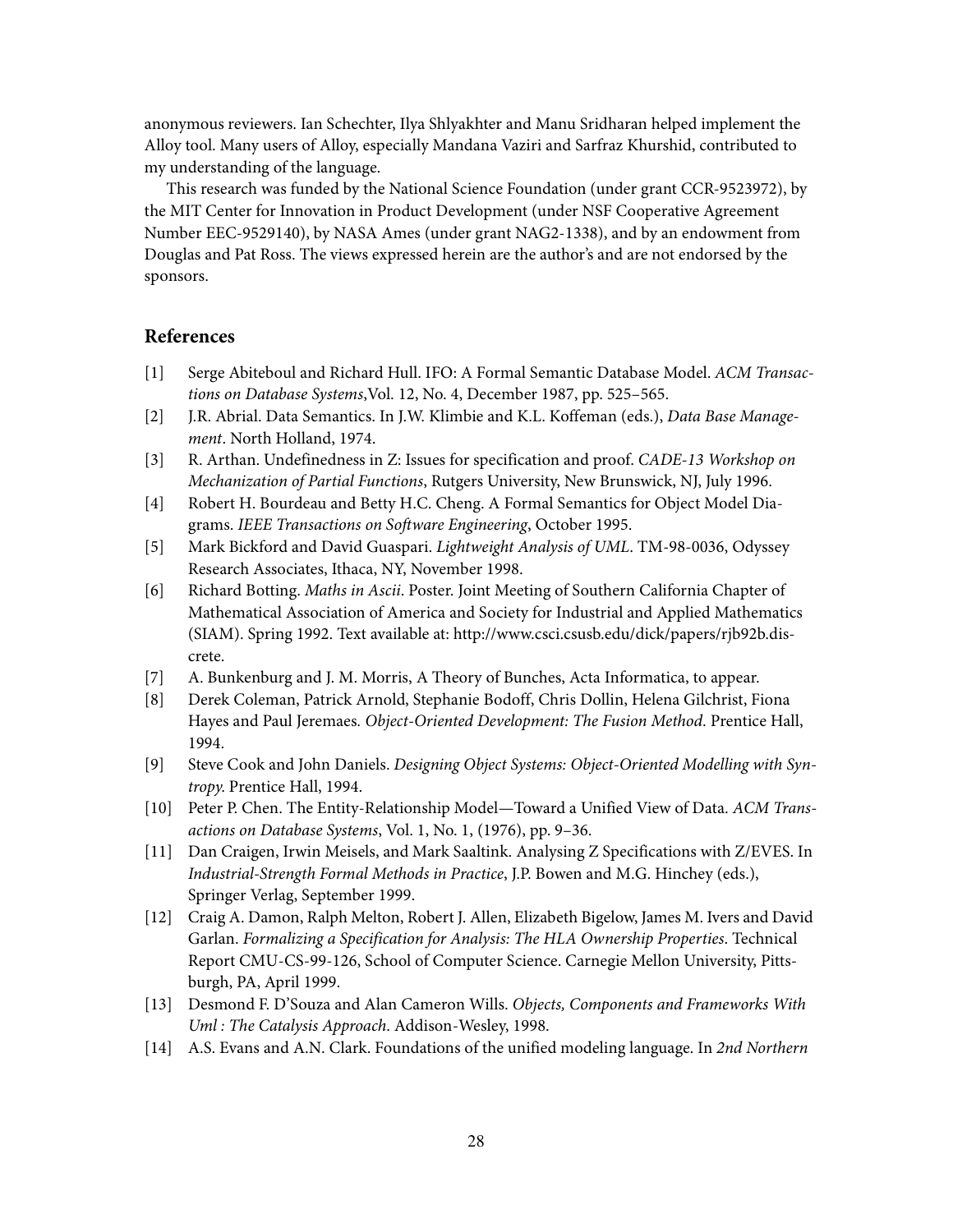*Formal Methods Workshop*, Ilkley, Electronic Workshops in Computing. Springer-Verlag, 1998.

- <span id="page-28-4"></span>[15] Martin Fowler. *Analysis Patterns: Reusable Object Models.* Addison Wesley, 1997.
- <span id="page-28-5"></span>[16] Robert B. France, Jean-Michel Bruel and Maria M. Larrondo-Petrie. An Integrated Object-Oriented and Formal Modeling Environment. *Journal of Object Oriented Programming* (JOOP), 10(7), November/December 1997.
- <span id="page-28-6"></span>[17] Robert B. France, Jean-Michel Bruel, Maria M. Larrondo-Petrie, and Malcolm Shroff. Exploring the Semantics of UML Type Structures with Z. *Proceedings of the Formal Methods for Open Object-based Distributed Systems* (FMOODS'97), 1997.
- [18] J. Gil, J. Howse, and S. Kent. Constraint Diagrams: A Step Beyond UML. In *Proceedings of Tools USA'99*. IEEE Computer Society Press, December 1999.
- <span id="page-28-3"></span>[19] Joseph Goguen and Joseph Tardo. An introduction to OBJ: A language for writing and testing software specifications. In Marvin Zelkowitz, ed., *Specification of Reliable Software*, pages 170–189. IEEE, 1979. Reprinted in *Software Specification Techniques*, Nehan Gehani and Andrew McGettrick, eds., Addison Wesley, 1985, pages 391–420.
- <span id="page-28-13"></span>[20] David Gries and Fred B. Schneider. *Avoiding the Undefined by Underspecification.* In Jan van Leeuwen (ed.), *Computer Science Today: Recent Trends and Developments*, pages 366–373. Volume 1000, Lecture Notes in Computer Science, Springer-Verlag, NY, 1995.
- <span id="page-28-2"></span>[21] John V. Guttag, James J. Horning, and Andres Modet. *Report on the Larch Shared Language: Version 2.3.* Technical Report 58, Compaq Systems Research Center, Palo Alto, CA, 1990.
- <span id="page-28-7"></span>[22] Anthony Hall. Using Z as a Specification Calculus for Object-Oriented Systems. In D. Bjorner, C.A.R. Hoare, and H. Langmaack, eds*., VDM and Z: Formal Methods in Software Development*, Lecture Notes in Computer Science, Volume 428, pp. 290–381, Springer-Verlag, New York, 1990.
- [23] Ali Hamie, John Howse and Stuart Kent. Interpreting the Object Constraint Language. *Proceedings of Asia Pacific Conference in Software Engineering*, IEEE Press, 1998.
- <span id="page-28-11"></span>[24] Eric M. Hammer. *Logic and Visual Information*. Center for the Study of Language and Information, Stanford University, Stanford, CA, 1995.
- <span id="page-28-8"></span>[25] Michael Hammer and Dennis McLeod. Database Description with SDM: A Semantic Database Model. *ACM Transactions on Database Systems*, Vol. 6, No. 2, June 1981, pp. 351–386.
- <span id="page-28-10"></span>[26] David Harel. On visual formalisms. *Communications of the ACM*, Vol. 31, No. 5, pp. 514-530, 1988.
- [27] Ian Hayes. *Specification Case Studies*. Prentice Hall, 1993.
- <span id="page-28-12"></span>[28] Eric C.R. Hehner. Bunch Theory: A Simple Set Theory For Computer Science. *Information Processing Letters*, Vol. 12, No. 1, February 1981, pp. 26–30.
- <span id="page-28-9"></span>[29] R. Hull and R. King. Semantic Data Models. *ACM Computing Surveys,* Vol. 20, No. 3, 1987, pp. 153–189.
- <span id="page-28-1"></span>[30] Daniel Jackson. Nitpick: A Checkable Specification language. *Proc. First ACM SIGSOFT Workshop on Formal Methods in Software Practice*, San Diego, CA, January 1996, pp. 60–69.
- <span id="page-28-0"></span>[31] Daniel Jackson. Automatic Analysis of Architectural Style. Unpublished manuscript. August 1997.
- [32] Daniel Jackson and John Chapin. Redesigning Air-traffic Control: An Exercise in Software Design. *IEEE Software,* May/June 2000.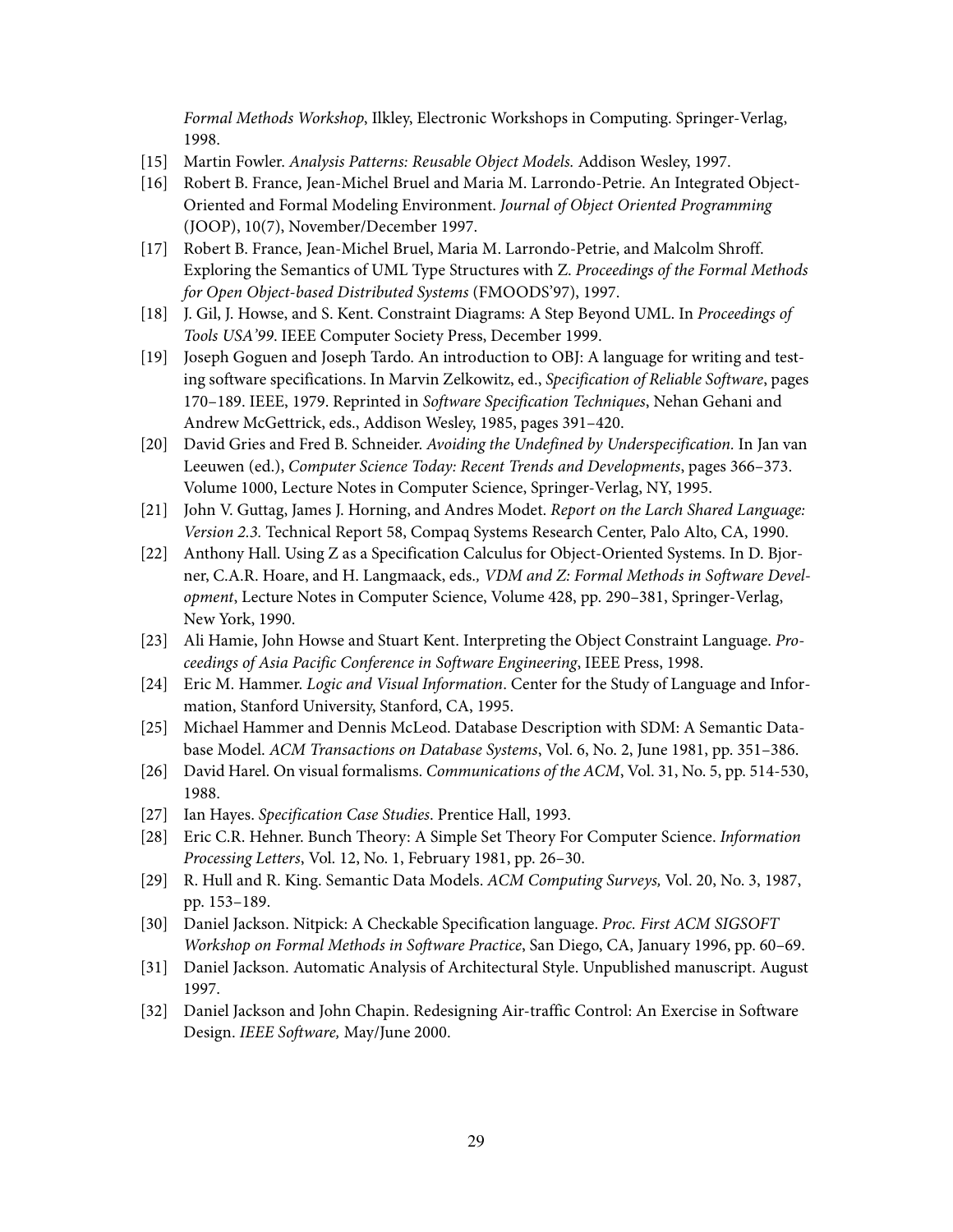- <span id="page-29-0"></span>[33] Daniel Jackson and Craig Damon. *Semi-executable Specifications.* Technical report CMU-CS-95-216, School of Computer Science, Carnegie Mellon University, Pittsburgh, PA, November 1995.
- <span id="page-29-1"></span>[34] Daniel Jackson and Craig A. Damon. *Nitpick Reference Manual.* Technical Report CMU-CS-96-109. School of Computer Science, Carnegie Mellon University, Pittsburgh, PA, January 1996.
- [35] Daniel Jackson, Somesh Jha and Craig A. Damon. Isomorph-free Model Enumeration: A New Method for Checking Relational Specifications. *ACM Trans. Programming Languages and Systems*, Vol. 20, No. 2, March 1998, pp. 302–343.
- <span id="page-29-10"></span>[36] Daniel Jackson, Ilya Shlyakhter and Manu Sridharan. A Micromodularity Mechanism. *Proc. ACM SIGSOFT Conf. Foundations of Software Engineering*/*European Software Engineering Conference* (FSE/ESEC '01), Vienna, September 2001.
- [37] Daniel Jackson and Kevin Sullivan. COM Revisited: Tool Assisted Modelling and Analysis of Software Structures. *Proc. ACM SIGSOFT Conf. Foundations of Software Engineering*. San Diego, November 2000.
- [38] Daniel Jackson and Mandana Vaziri. Finding Bugs with a Constraint Solver. *International Symposium on Software Testing and Analysis (ISSTA'2000)*, Portland, OR, August 2000.
- <span id="page-29-2"></span>[39] Daniel Jackson, Yuchung Ng and Jeannette Wing. A Nitpick Analysis of IPv6. *Formal Aspects of Computing*.
- [40] Daniel Jackson, Ian Schechter and Ilya Shlyakhter. Alcoa: the Alloy Constraint Analyzer. *Proc. International Conference on Software Engineering*, Limerick, Ireland, June 2000.
- <span id="page-29-5"></span>[41] Michael Jackson. *Software Requirements and Specifications: A Lexicon of Practice, Principles and Prejudices*. Addison-Wesley, 1995.
- <span id="page-29-4"></span>[42] Cliff Jones. *Systematic Software Development Using VDM*. Second edition, Prentice Hall, 1990.
- [43] Sarfraz Khurshid and Daniel Jackson. Exploring the Design of an Intentional Naming Scheme with an Automatic Constraint Analyzer. *Proc. Automated Software Engineering*, Grenoble, France, September 2000.
- [44] C.P.J. Koymans and G.R. Renardel de Lavalette. The logic MPLw. *Algebraic Methods: Theory, Tools and Applications*, M. Wirsing and J.A. Bergstra (eds.), LNCS 394, Springer Verlag, 1989, pp. 247–282.
- <span id="page-29-6"></span>[45] Leslie Lamport. *LaTeX : a document preparation system*. Addison-Wesley, 1986.
- <span id="page-29-3"></span>[46] Barbara Liskov with John Guttag. *Program Development in Java*. Addison-Wesley, 2001.
- [47] Daniel Le Metayer. Software Architecture Styles as Graph Grammars. *Proceedings of the Fourth ACM SIGSOFT Symposium on the Foundations of Software Engineering*, ACM Software Engineering Notes, Vol. 21, No. 6, ACM Press, October 1996, pp. 3–14.
- [48] David Parnas. A Logic for Describing, not Verifying, Software. *Erkenntnis* (Kluwer), Vol. 43, No. 3, November 1995, pp. 321–338.
- <span id="page-29-8"></span>[49] J. Peckham and F. Maryanski. Semantic Database Modeling: Survey, Applications, and Research Issues. *ACM Computing Surveys*, Vol. 19, No. 3, 1988, pp. 201–260.
- <span id="page-29-9"></span>[50] W.V.O. Quine. New Foundations for Mathematical Logic. *American Mathematical Monthly*, Vol. 44, 1937, pp. 70–80.
- <span id="page-29-7"></span>[51] Mark Richters and Martin Gogolla. OCL - Syntax, Semantics and Tools. In Tony Clark and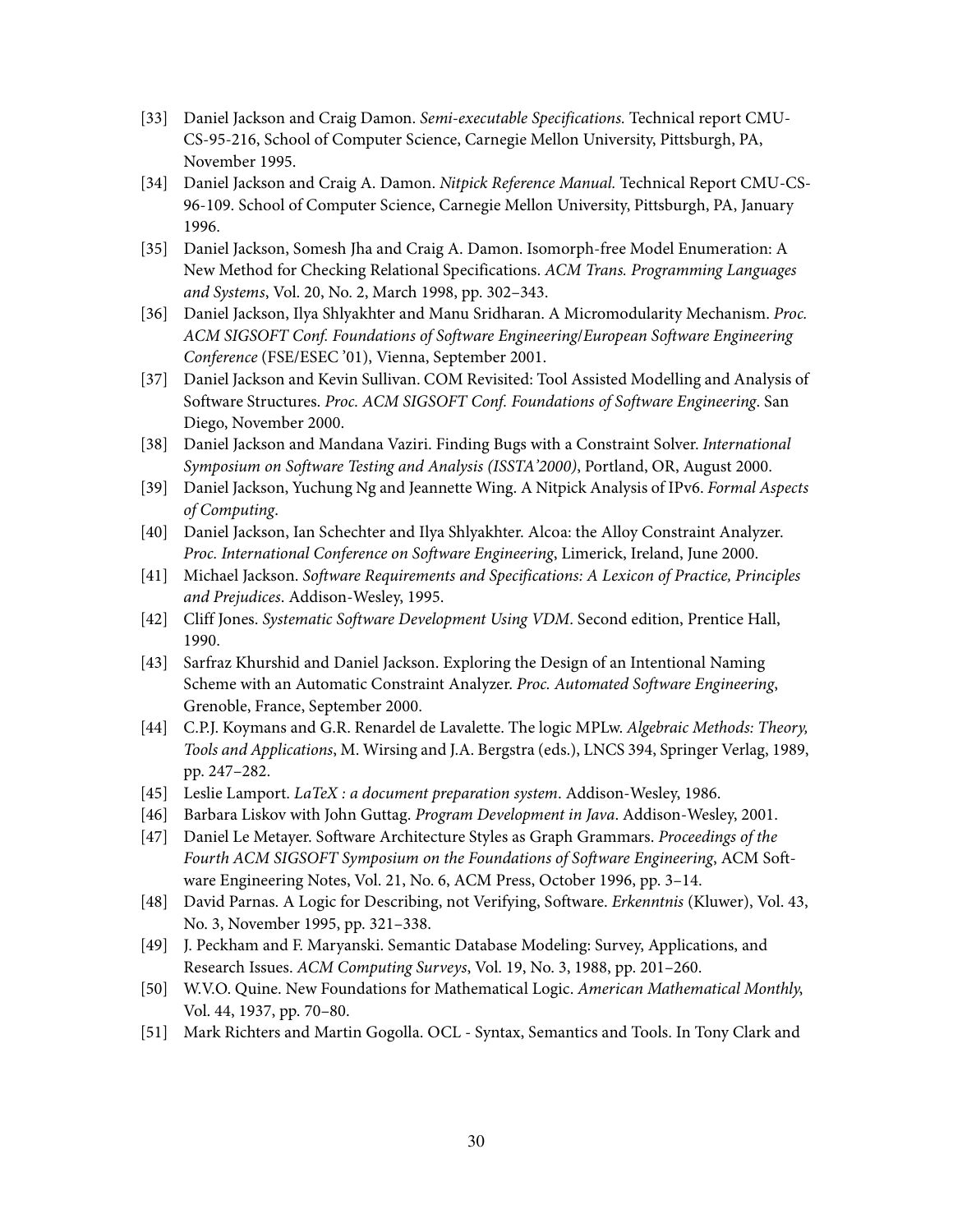Jos Warmer, editors, Advances in Object Modelling with the OCL, pages 38-63. Springer, Berlin, LNCS, 2001.

- <span id="page-30-4"></span>[52] James Rumbaugh, Michael Blaha, William Premerlani, Frederick Eddy and William Lorensen. *Object-Oriented Modeling and Design*. Prentice Hall, 1991.
- <span id="page-30-1"></span>[53] James Rumbaugh, Ivar Jacobson and Grady Booch. *The Unified Modeling Language Reference Manual*. Addison-Wesley, 1999.
- <span id="page-30-12"></span>[54] Mark Saaltink. Domain Checking Z Specifications. *4th NASA LaRC Formal Methods Workshop*, September 1997.
- <span id="page-30-10"></span>[55] Dana S. Scott. Existence and Description in Formal Logic. In *Bertran Russell, Philosopher of the Century*, R. Schoenmann, ed., Allen and Unwin, 1967, pp. 181–200.
- <span id="page-30-7"></span>[56] David W. Shipman. The Functional Data Model and the Data Language DAPLEX. *ACM Transactions on Database Systems*, Vol. 6, No. 1, March 1981, pp. 140–173.
- <span id="page-30-8"></span>[57] John F. Sowa. *Conceptual Structures: Information Processing in Mind and Machine*. Addison Wesley, Reading, MA, 1984.
- <span id="page-30-2"></span>[58] J. Michael Spivey. *The Z Notation: A Reference Manual*. Second edition, Prentice Hall, 1992.
- <span id="page-30-9"></span>[59] Alfred Tarski and Steven Givant. *A Formalization of Set Theory Without Variables*. American Mathematical Society Colloquium Publications, Volume 41, 1987.
- <span id="page-30-11"></span>[60] Sam H. Valentine. Inconsistency and Undefinedness in Z – A Practical Guide. *11th International Conference of Z Users (ZUM'98)*, Berlin, Germany, 1998.
- [61] Mandana Vaziri and Daniel Jackson. *Some Shortcomings of OCL, the Object Constraint Language of UML*. Response to Object Management Group's Request for Information on UML 2.0, December 1999.Available at http://sdg.lcs.mit.edu/~dnj/publications.
- <span id="page-30-5"></span>[62] UML Partners. *UML Semantics*. Version 1.1, September 1997. Available at http://www.rational.com.
- <span id="page-30-0"></span>[63] Jos Warmer and Anneke Kleppe. *The Object Constraint Language: Precise Modeling with UML*. Addison Wesley, 1999.
- <span id="page-30-6"></span>[64] Xiaoping Jia. *ZTC: A Type Checker for Z Notation*. User's Guide, Version 2.03. Division of Software Engineering School of Computer Science, Telecommunication, and Information Systems, DePaul University, Chicago, IL, August 1998.
- <span id="page-30-3"></span>[65] David Zhang. *Design of the Collaborative Arrival Planner using Object Modeling*. MEng. Thesis, Dept. of Electrical Engineering and Computer Science, Massachusetts Institute of Technology, Cambridge, MA, May 2000.